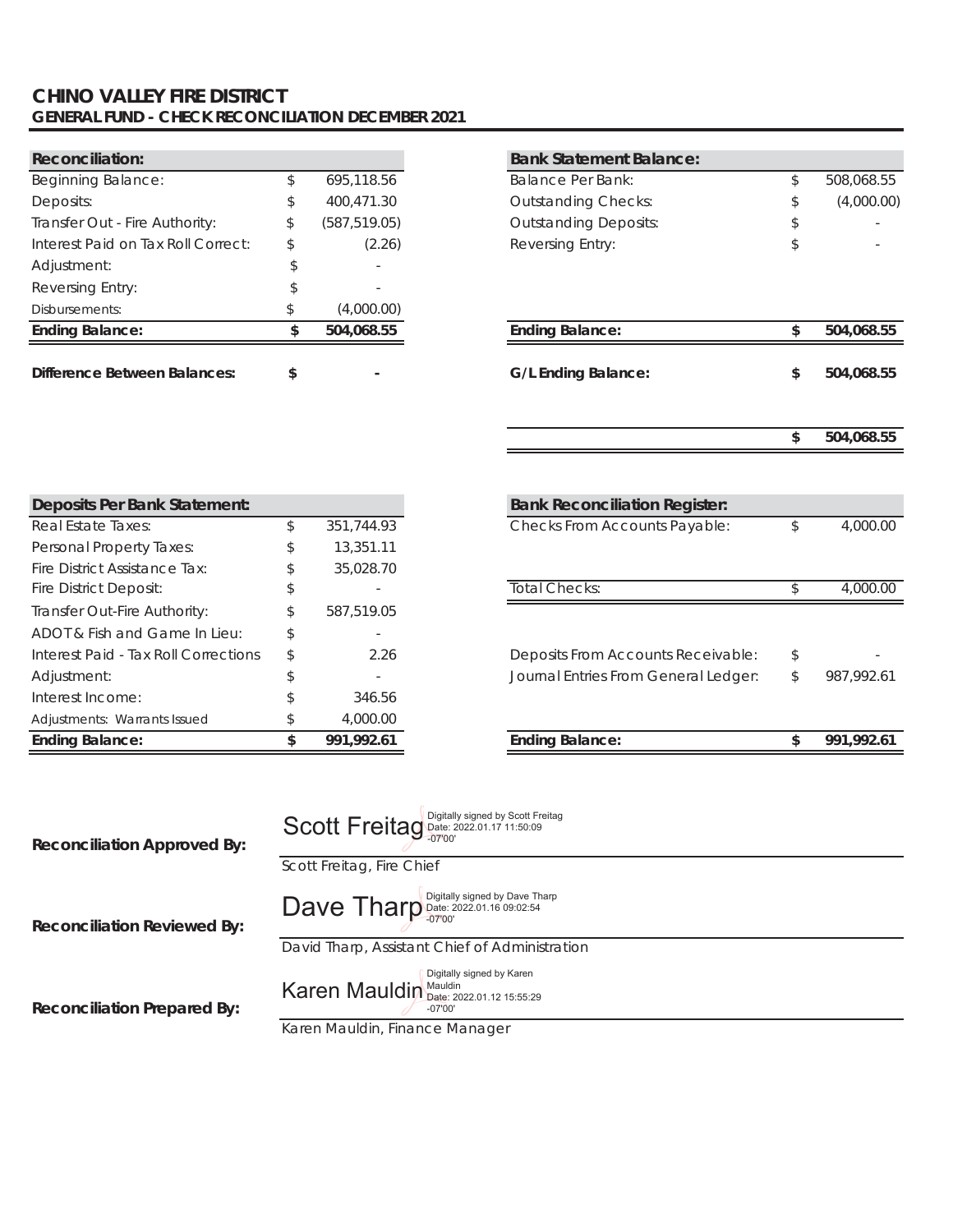#### **CHINO VALLEY FIRE DISTRICT**

#### **General Fund Tax Collection Information**

|                   | FY 16-17    | FY 17-18    | FY 18-19    | FY 19-20    | FY 20-21    | FY 21-22    |
|-------------------|-------------|-------------|-------------|-------------|-------------|-------------|
| <b>Total Levy</b> | \$3,547,699 | \$3,707,996 | \$3,926,501 | \$4,190,442 | \$4,497,237 | \$4,833,636 |
| Month             | Collected   | Collected   | Collected   | Collected   | Collected   | Collected   |
| July              | \$10,160    | \$24,936    | \$21,890    | \$14,597    | \$42,316    | \$26,983    |
| $\%$              | 0.286%      | 0.672%      | 0.557%      | 0.348%      | 0.941%      | 0.558%      |
| % To Date         | 0.2864%     | 0.6725%     | 0.5575%     | 0.3483%     | 0.9409%     | 0.5582%     |
| August            | \$18,803    | \$10,622    | \$12,226    | \$10,746    | \$15,526    | \$11,257    |
| %                 | 0.530%      | 0.286%      | 0.311%      | 0.256%      | 0.345%      | 0.233%      |
| % To Date         | 0.8164%     | 0.9590%     | 0.8688%     | 0.6048%     | 1.2862%     | 0.7911%     |
| September         | \$182,315   | \$178,141   | \$25,209    | \$30,894    | \$8,143     | \$54,439    |
| %                 | 5.139%      | 4.804%      | 0.642%      | 0.737%      | 0.181%      | 1.126%      |
| % To Date         | 5.9553%     | 5.7632%     | 1.5109%     | 1.3420%     | 1.4673%     | 1.9174%     |
| October           | \$834,512   | \$1,503,325 | \$1,610,381 | \$1,807,742 | \$1,780,309 | \$1,962,817 |
| $\%$              | 23.523%     | 40.543%     | 41.013%     | 43.140%     | 39.587%     | 40.607%     |
| % To Date         | 29.4779%    | 46.3060%    | 42.5240%    | 44.4817%    | 41.0540%    | 42.5249%    |
| November          | \$866,615   | \$290,266   | \$498,787   | \$373,908   | \$508,805   | \$535,270   |
| %                 | 24.428%     | 7.828%      | 12.703%     | 8.923%      | 11.314%     | 11.074%     |
| % To Date         | 53.9055%    | 54.1341%    | 55.2271%    | 53.4046%    | 52.3677%    | 53.5987%    |
| December          | \$227,672   | \$223,661   | \$236,727   | \$286,760   | \$399,155   | \$365,096   |
| $\%$              | 6.4175%     | 6.0319%     | 6.0289%     | 6.8432%     | 8.8756%     | 7.5532%     |
| % To Date         | 60.3229%    | 60.1659%    | 61.2560%    | 60.2478%    | 61.2433%    | 61.1520%    |
| January           | \$89,048    | \$153,278   | \$117,994   | \$115,429   | \$118,322   | \$0         |
| $\%$              | 2.5100%     | 4.1337%     | 3.0051%     | 2.7546%     | 2.6310%     | 0.0000%     |
| % To Date         | 62.8330%    | 64.2997%    | 64.2611%    | 63.0023%    | 63.8742%    | 61.1520%    |
| February          | \$94,094    | \$95,262    | \$54,476    | \$104,991   | \$88,422    | \$0         |
| %                 | 2.6523%     | 2.5691%     | 1.3874%     | 2.5055%     | 1.9661%     | 0.0000%     |
| % To Date         | 65.4852%    | 66.8688%    | 65.6485%    | 65.5078%    | 65.8404%    | 61.1520%    |
| March             | \$141,015   | \$127,298   | \$138,910   | \$142,182   | \$143,500   | \$0         |
| %                 | 3.9748%     | 3.4331%     | 3.5377%     | 3.3930%     | 3.1908%     | 0.0000%     |
| % To Date         | 69.4600%    | 70.3018%    | 69.1863%    | 68.9008%    | 69.0312%    | 61.1520%    |
| April             | \$821,855   | \$794,289   | \$955,634   | \$983,917   | \$1,082,230 | \$0         |
| $\%$              | 23.1659%    | 21.4210%    | 24.3380%    | 23.4800%    | 24.0643%    | 0.0000%     |
| % To Date         | 92.6259%    | 91.7228%    | 93.5243%    | 92.3809%    | 93.0956%    | 61.1520%    |
| May               | \$195,151   | \$238,700   | \$189,925   | \$206,496   | \$202,990   | \$0         |
| $\%$              | 5.5008%     | 6.4374%     | 4.8370%     | 4.9278%     | 4.5137%     | 0.0000%     |
| % To Date         | 98.1267%    | 98.1602%    | 98.3613%    | 97.3086%    | 97.6092%    | 61.1520%    |
| June              | \$66,097    | \$80,520    | \$84,895    | \$49,679    | \$87,815    | \$0         |
| %                 | 1.8631%     | 2.1715%     | 2.1621%     | 1.1855%     | 1.9527%     | 0.0000%     |
| % To Date         | 99.9898%    | 100.3318%   | 100.5234%   | 98.4942%    | 99.5619%    | 61.1520%    |
| <b>TOTALS</b>     | \$3,547,337 | \$3,720,297 | \$3,947,053 | \$4,127,341 | \$4,477,533 | \$2,955,864 |
| Delinquency       | 0.0102%     | $-0.3318%$  | $-0.5234%$  | 1.5058%     | 0.4381%     | 38.8480%    |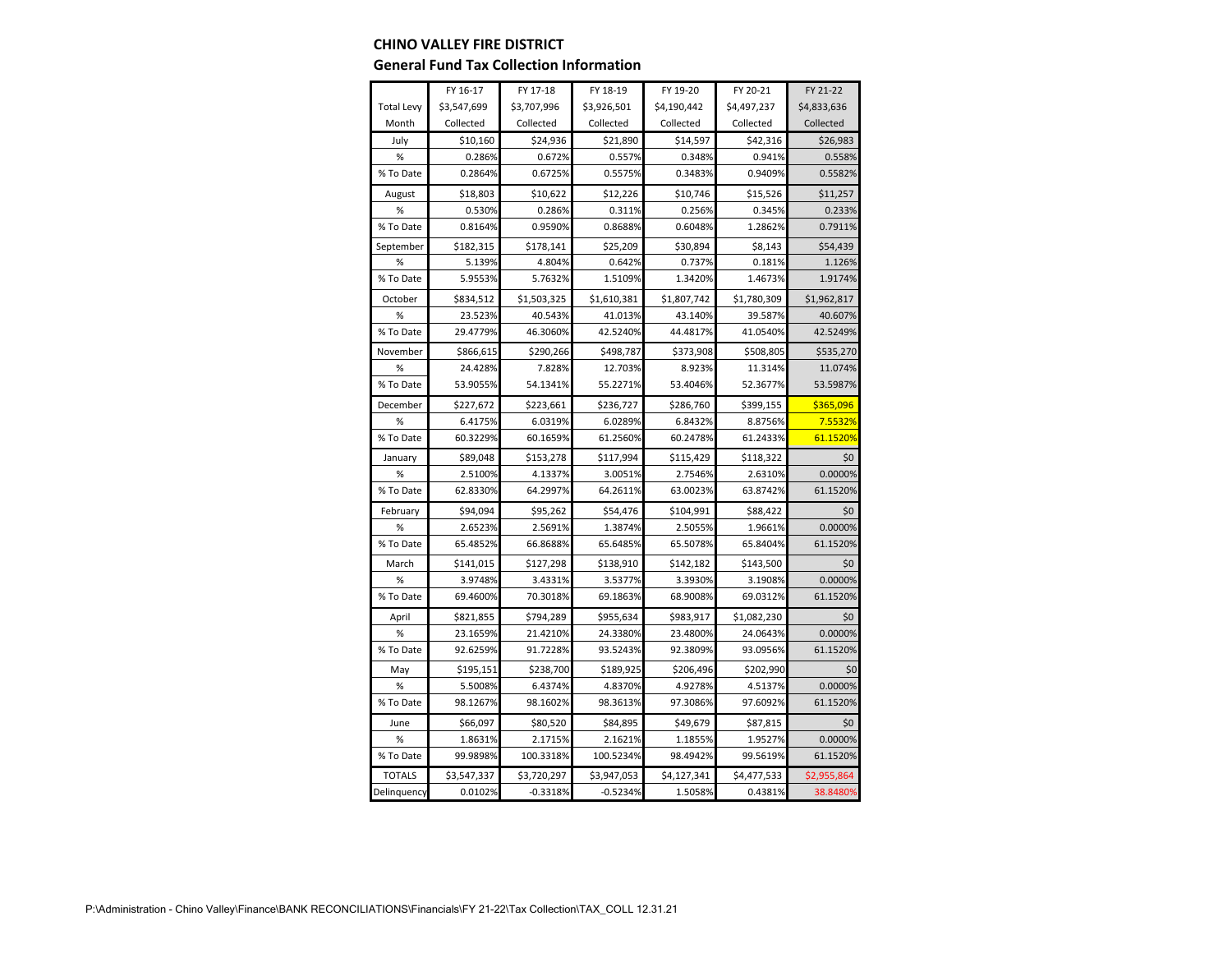#### **CHINO VALLEY FIRE DISTRICT**

#### **FDAT Collection Information**

|                   | FY 16-17   | FY 17-18  | FY 18-19  | FY 19-20   | FY 20-21  | FY 21-22  |
|-------------------|------------|-----------|-----------|------------|-----------|-----------|
| <b>Total Levy</b> | \$313,900  | \$333,290 | \$333,290 | \$366,547  | \$400,000 | \$400,000 |
| Month             | Collected  | Collected | Collected | Collected  | Collected | Collected |
| July              | \$1,423    | \$1,630   | \$1,238   | \$1,475    | \$2,769   | \$1,871   |
| %                 | 0.453%     | 0.489%    | 0.371%    | 0.403%     | 0.692%    | 0.468%    |
| % To Date         | 0.4533%    | 0.4891%   | 0.3715%   | 0.4025%    | 0.6923%   | 0.4677%   |
| August            | \$661      | \$554     | \$707     | \$653      | \$662     | \$1,498   |
| %                 | 0.211%     | 0.166%    | 0.212%    | 0.178%     | 0.166%    | 0.375%    |
| % To Date         | 0.6638%    | 0.6553%   | 0.5835%   | 0.5806%    | 0.8579%   | 0.8422%   |
| September         | \$8,777    | \$12,654  | \$3,182   | \$1,853    | \$879     | \$4,669   |
| %                 | 2.796%     | 3.797%    | 0.955%    | 0.505%     | 0.220%    | 1.167%    |
| % To Date         | 3.4600%    | 4.4520%   | 1.5382%   | 1.0861%    | 1.0777%   | 2.0095%   |
| October           | \$86,411   | \$93,081  | \$139,813 | \$107,270  | \$160,480 | \$159,909 |
| %                 | 27.528%    | 27.928%   | 41.949%   | 29.265%    | 40.120%   | 39.977%   |
| % To Date         | 30.9881%   | 32.3799%  | 43.4877%  | 30.3510%   | 41.1979%  | 41.9866%  |
| November          | \$75,219   | \$74,651  | \$59,861  | \$30,666   | \$48,339  | \$52,249  |
| %                 | 23.9628%   | 22.3983%  | 17.9606%  | 8.3663%    | 12.0848%  | 13.0622%  |
| % To Date         | 54.9510%   | 54.7782%  | 61.4483%  | 38.7172%   | 53.2826%  | 55.0488%  |
| December          | \$24,923   | \$21,663  | \$25,413  | \$112,035  | \$39,219  | \$35,029  |
| %                 | 7.9398%    | 6.4997%   | 7.6250%   | 30.5650%   | 9.8048%   | 8.7572%   |
| % To Date         | 62.8907%   | 61.2779%  | 69.0733%  | 69.2822%   | 63.0874%  | 63.8060%  |
| January           | \$11,762   | \$16,138  | \$11,149  | \$11,446   | \$12,625  | \$0       |
| %                 | 3.7471%    | 4.8420%   | 3.3450%   | 3.1227%    | 3.1562%   | 0.0000%   |
| % To Date         | 66.6378%   | 66.1199%  | 72.4183%  | 72.4049%   | 66.2436%  | 63.8060%  |
| February          | \$8,291    | \$8,056   | \$7,409   | \$10,419   | \$6,657   | \$0       |
| %                 | 2.641%     | 2.417%    | 2.223%    | 2.842%     | 1.664%    | 0.000%    |
| % To Date         | 69.2790%   | 68.5368%  | 74.6413%  | 75.2473%   | 67.9079%  | 63.8060%  |
| March             | \$12,638   | \$12,174  | \$13,713  | \$13,361   | \$10,897  | \$0       |
| %                 | 4.0263%    | 3.6528%   | 4.1143%   | 3.6452%    | 2.7242%   | 0.0000%   |
| % To Date         | 73.3052%   | 72.1897%  | 78.7556%  | 78.8925%   | 70.6320%  | 63.8060%  |
| April             | \$62,586   | \$63,209  | \$79,859  | \$85,315   | \$88,842  | \$0       |
| %                 | 19.9382%   | 18.9651%  | 23.9607%  | 23.2754%   | 22.2104%  | 0.0000%   |
| % To Date         | 93.2434%   | 91.1548%  | 102.7164% | 102.1679%  | 92.8424%  | 63.8060%  |
| May               | \$23,662   | \$23,731  | \$18,881  | \$21,832   | \$19,620  | \$0       |
| %                 | 7.5381%    | 7.1201%   | 5.6650%   | 5.9561%    | 4.9050%   | 0.0000%   |
| % To Date         | 100.7815%  | 98.2749%  | 108.3813% | 108.1240%  | 97.7475%  | 63.8060%  |
| June              | \$4,682    | \$5,094   | \$5,726   | \$4,474    | \$6,987   | \$0       |
| $\%$              | 1.4917%    | 1.5285%   | 1.7181%   | 1.2206%    | 1.7468%   | 0.0000%   |
| % To Date         | 102.2732%  | 99.8034%  | 110.0995% | 109.3446%  | 99.4943%  | 63.8060%  |
| <b>TOTALS</b>     | \$321,035  | \$332,635 | \$366,951 | \$400,799  | \$397,977 | \$255,224 |
| Delinquency       | $-2.2732%$ | 0.1966%   | -10.0995% | $-9.3446%$ | 0.5057%   | 36.1940%  |

100.0000% 100.0000% 100.0000% 100.0000% 100.0000% 100.0000%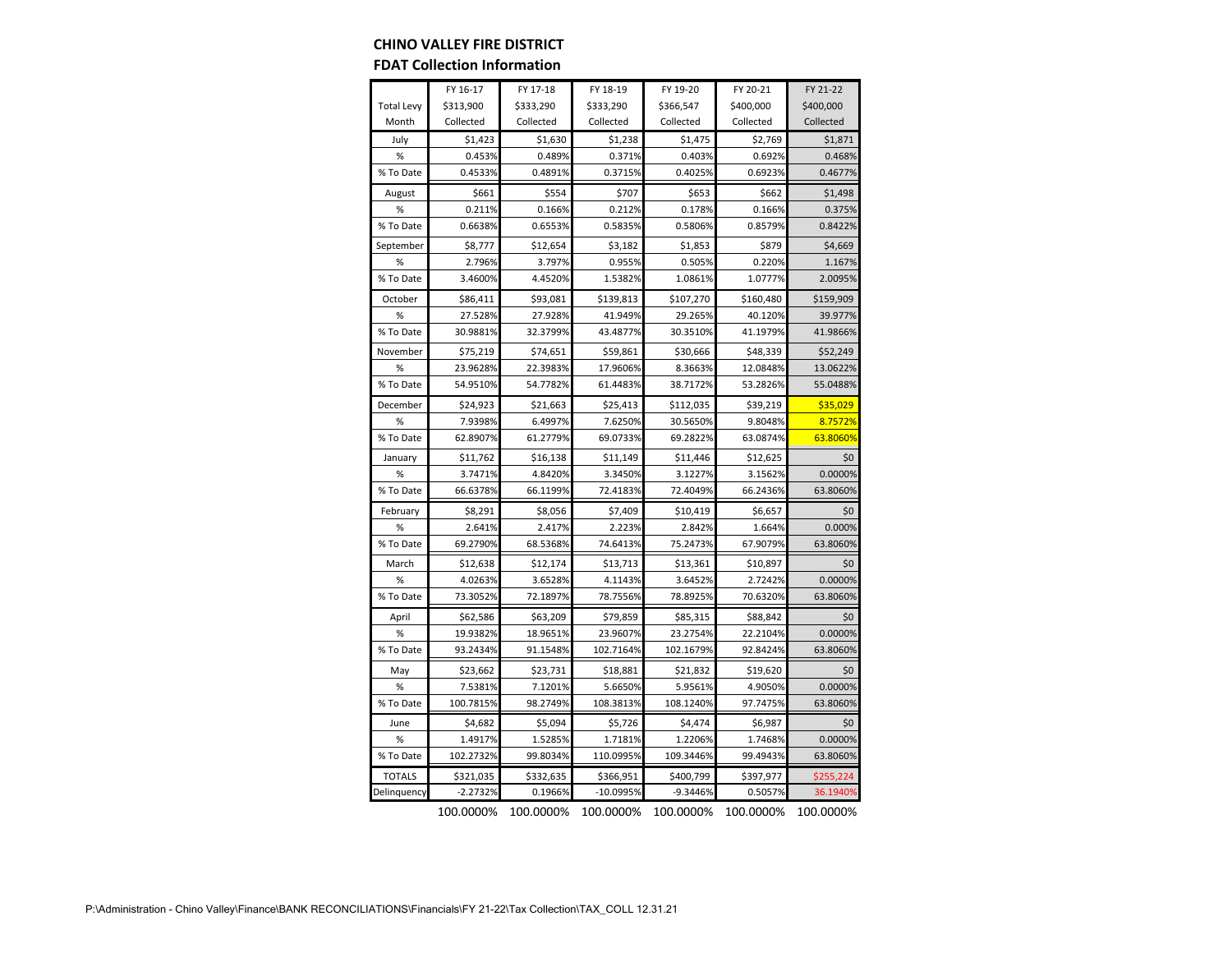

# 2021 - 2022 Cash Flow by Month : DECEMBER

|                                                                     | <b>ACTUAL</b>            |                          |                          |                          | <b>PROJECTED</b>         |                          |                          |                          |                              |                |                          |                          |
|---------------------------------------------------------------------|--------------------------|--------------------------|--------------------------|--------------------------|--------------------------|--------------------------|--------------------------|--------------------------|------------------------------|----------------|--------------------------|--------------------------|
|                                                                     | July                     | Aug.                     | Sept.                    | Oct.                     | Nov.                     | Dec.                     | Jan.                     | Feb.                     | March                        | <b>April</b>   | May                      | June                     |
| <b>Revenues:</b>                                                    |                          |                          |                          |                          |                          |                          |                          |                          |                              |                |                          |                          |
| Taxes                                                               | 26,983                   | 11,257                   | 54,439                   | 1,962,817                | 535,270                  | 365,096                  | 402,803                  | 402,803                  | 402,803                      | 402,803        | 402,803                  | 402,803                  |
| <b>FDAT</b>                                                         | 1,871                    | 1,498                    | 4,669                    | 159,909                  | 52,249                   | 35,029                   | 33,333                   | 33,333                   | 33,333                       | 33,333         | 33,333                   | 33,333                   |
| Interest Income                                                     | 47                       | 117                      | 68                       | $\overline{\phantom{a}}$ |                          | 347                      | $\overline{\phantom{a}}$ | $\overline{\phantom{a}}$ | $\qquad \qquad \blacksquare$ |                | $\overline{\phantom{a}}$ | $\overline{\phantom{a}}$ |
| Other Income                                                        | $\overline{\phantom{a}}$ | $\overline{\phantom{a}}$ | $\overline{a}$           | $\overline{\phantom{a}}$ | $\overline{\phantom{a}}$ | $\overline{\phantom{a}}$ | 167                      | 167                      | 167                          | 167            | 167                      | 167                      |
| <b>RevenueTotals:</b>                                               | 28,901                   | 12,872                   | 59,176                   | 2,122,726                | 587,519                  | 400,471                  | 436,303                  | 436,303                  | 436,303                      | 436,303        | 436,303                  | 436,303                  |
| <b>Expenditures:</b>                                                |                          |                          |                          |                          |                          |                          |                          |                          |                              |                |                          |                          |
| Audit/Accounting,<br>Election, Legal,<br><b>Fire Board Expenses</b> | 293                      | 251                      | $\overline{\phantom{a}}$ | 773                      | $\overline{\phantom{a}}$ | 4,000                    | 1,125                    | 1,125                    | 1,125                        | 1,125          | 1,125                    | 1,125                    |
| Contingency                                                         | $\overline{\phantom{a}}$ |                          |                          |                          |                          |                          | 1,667                    | 1,667                    | 1,667                        | 1,667          | 1,667                    | 1,667                    |
| Fire Authority Funding                                              | 95,112                   | 28,901                   | 12,872                   | 59,176                   | 2,122,726                | 587,519                  | 435,178                  | 435,178                  | 435,178                      | 435,178        | 435,178                  | 435,178                  |
| Miscellaneous                                                       | $\overline{\phantom{a}}$ | 0                        | 3                        | $\overline{\phantom{a}}$ | 0                        | $\overline{2}$           | $\blacksquare$           | $\overline{\phantom{a}}$ | $\overline{\phantom{a}}$     | $\blacksquare$ | $\overline{\phantom{a}}$ | $\overline{\phantom{a}}$ |
| <b>ExpenditureTotals:</b>                                           | 95,404                   | 29,152                   | 12,876                   | 59,949                   | 2,122,726                | 591,521                  | 437,970                  | 437,970                  | 437,970                      | 437,970        | 437,970                  | 437,970                  |
| Monthly Net Cash                                                    | (66, 503)                | (16, 280)                | 46,300                   | 2,062,777                | (1,535,207)              | (191,050)                | (1,667)                  | (1,667)                  | (1,667)                      | (1,667)        | (1,667)                  | (1,667)                  |
| <b>Cumulative Net Cash</b>                                          | (46, 503)                | (62, 783)                | (16, 483)                | 2,046,294                | 511,087                  | 320,037                  |                          |                          |                              |                |                          |                          |
| Cash Balance<br>(Carryover)                                         | 20,000                   | (42, 783)                | (59, 266)                | 1,987,028                | 2,498,116                | 2,818,153                |                          |                          |                              |                |                          |                          |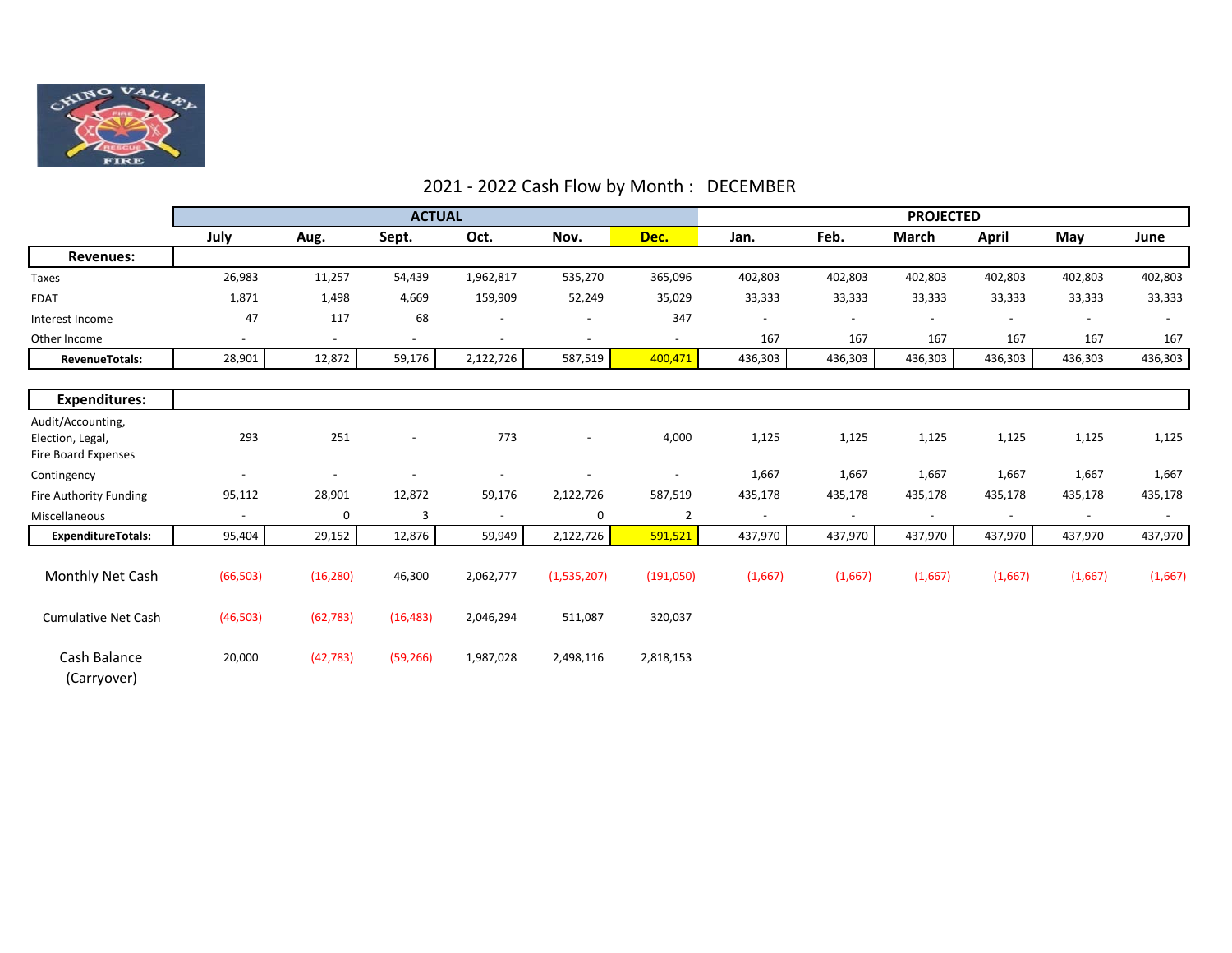# **CHINO VALLEY FIRE DISTRICT REVENUE GRAPH DATA**

|                          | <b>Revenue</b> |    | <b>Budget</b> | %      |
|--------------------------|----------------|----|---------------|--------|
| <b>Real Estate Taxes</b> | \$<br>351,745  | \$ | 4,833,636     | 87.83  |
| <b>UPP Taxes</b>         | \$<br>13,351   | \$ |               | 3.33   |
| <b>FDAT</b>              | \$<br>35,029   | \$ | 400,000       | 8.75   |
| Interest Income          | \$<br>347      |    |               | 0.09   |
| Other Income             |                | \$ | 2,000         | 0.00   |
| <b>TOTALS:</b>           | 400,471        | S  | 5,235,636     | 100.00 |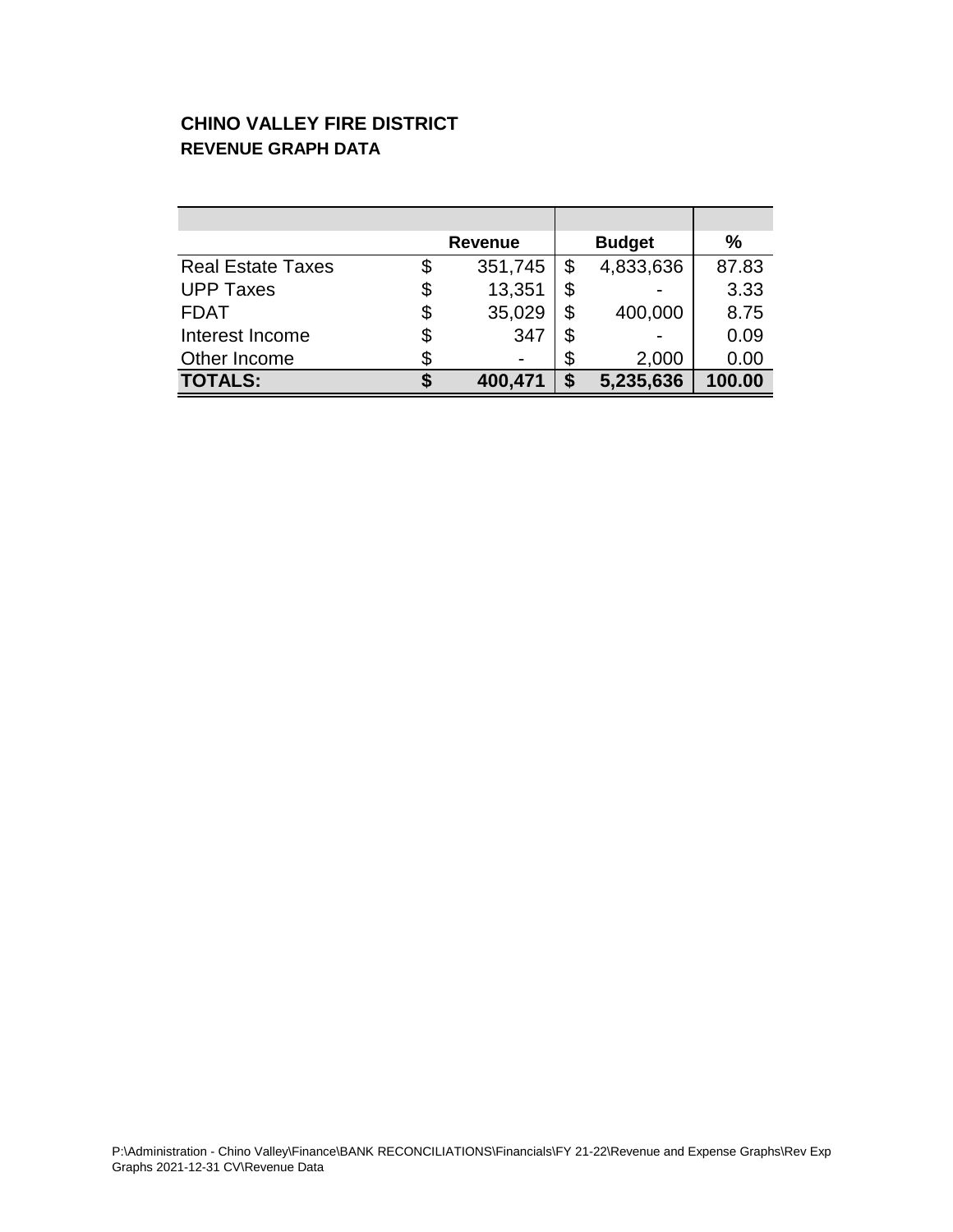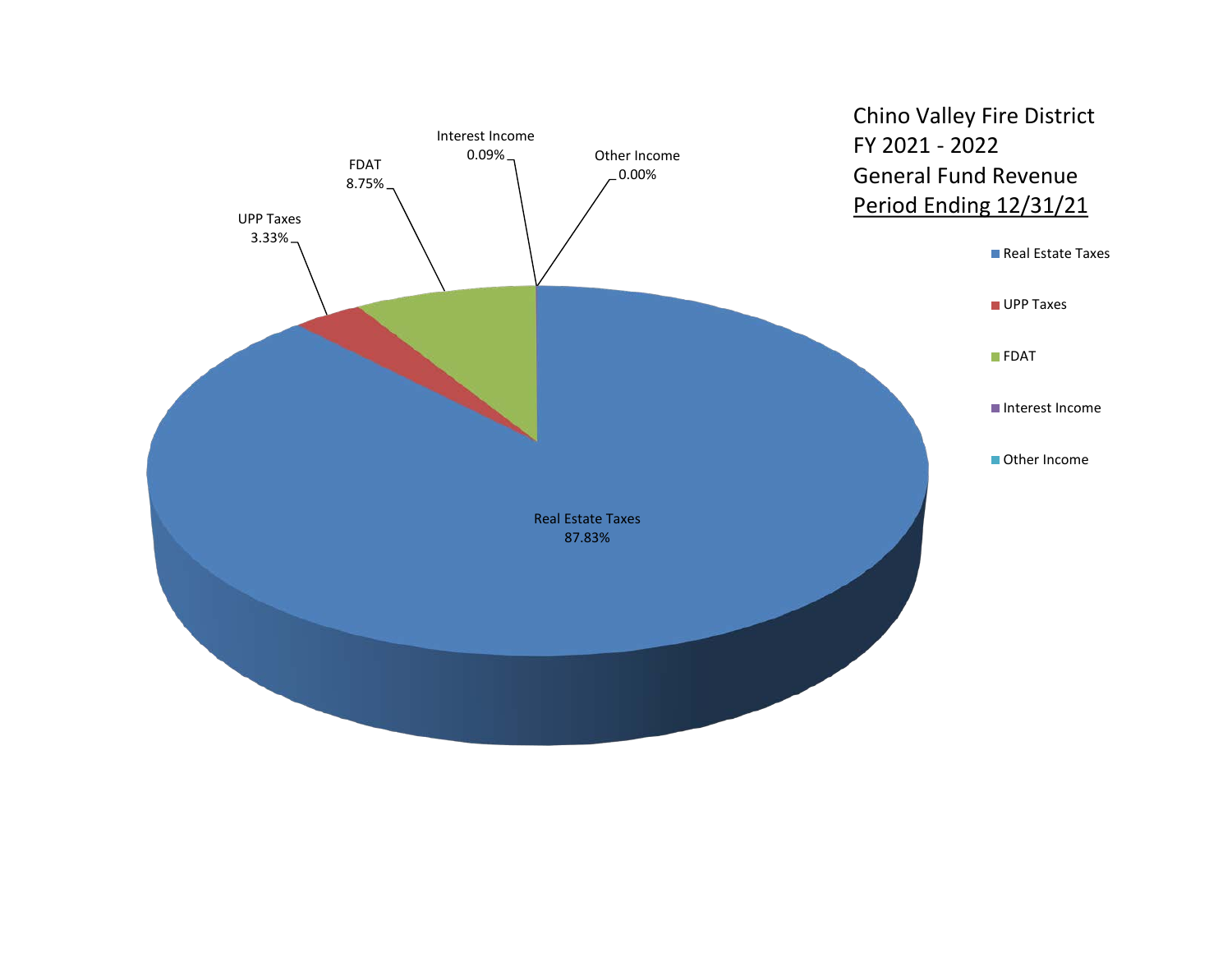# **CHINO VALLEY FIRE DISTRICT EXPENSE GRAPH DATA**

|                               | <b>Revenue</b> |   | <b>Budget</b> | $\%$   |
|-------------------------------|----------------|---|---------------|--------|
| <b>Fire Board Expenses</b>    | 4,000          |   | 13,500        | 0.68   |
| Contingency                   |                | S | 20,000        |        |
| Miscellaneous                 |                | S |               | 0.00   |
| <b>Fire Authority Funding</b> | 587,519        | S | 5,222,136     | 99.32  |
|                               |                |   |               |        |
| <b>TOTALS:</b>                | 591,521        |   | 5,255,636     | 100.00 |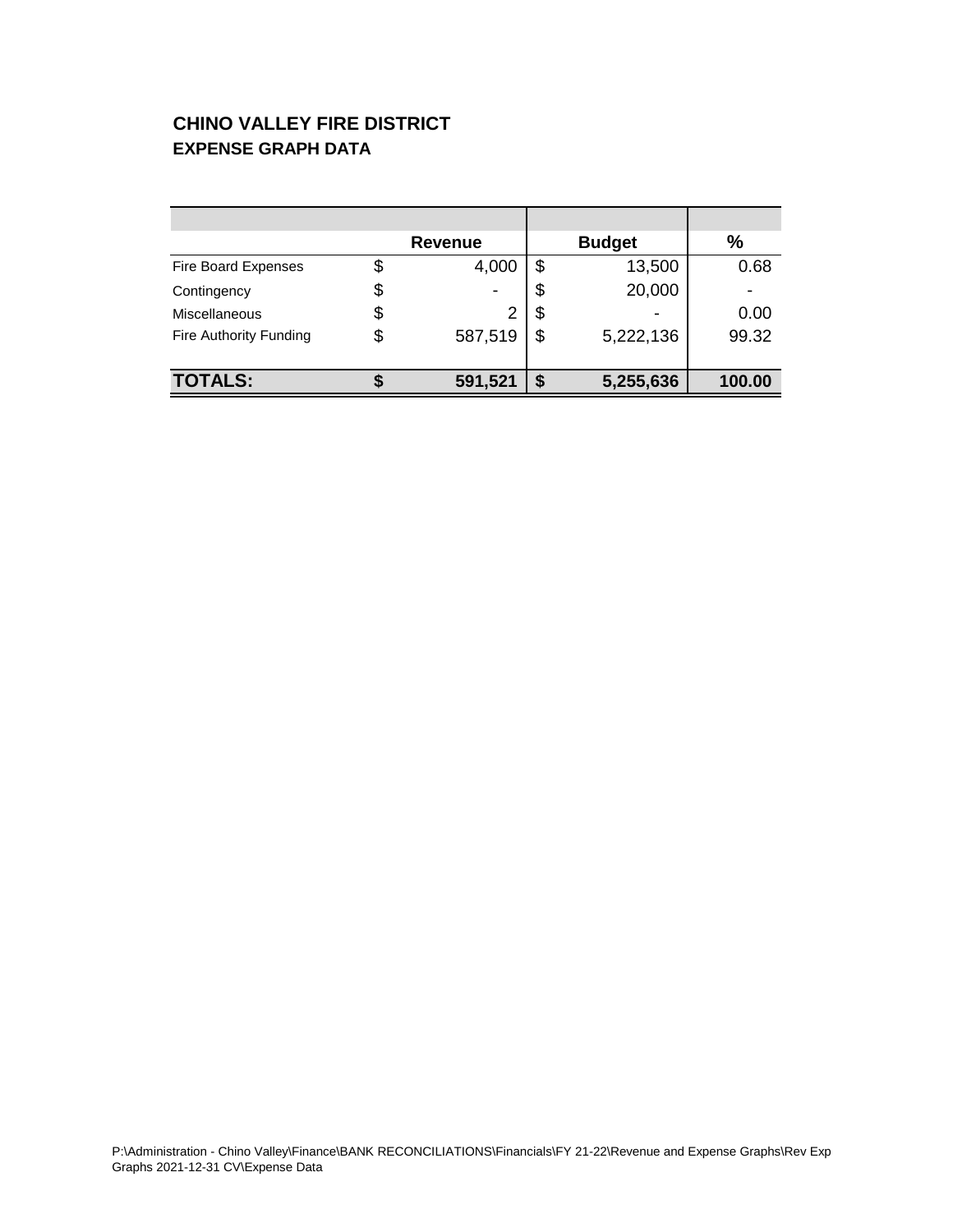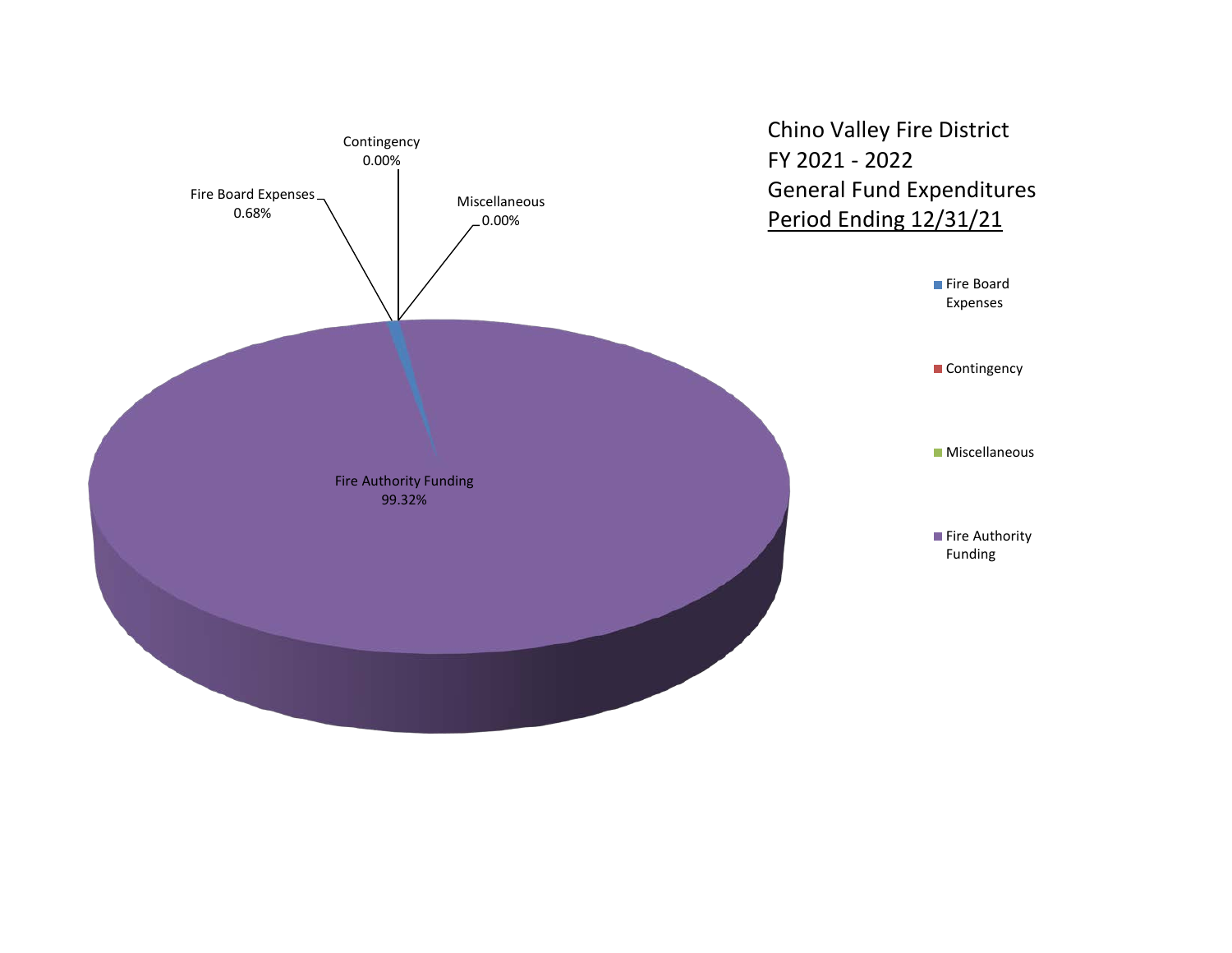# **CHINO VALLEY FIRE DISTRICT GENERAL FUND - DECEMBER, 2021**

| <b>TOTAL:</b>             | 400,471.30       |  |
|---------------------------|------------------|--|
| Other:                    | $\blacksquare$   |  |
| <b>Interest Received:</b> | 346.56           |  |
| <b>FDAT:</b>              | 35,028.70        |  |
| <b>UPP Taxes:</b>         | 13,351.11        |  |
| Real Estate Taxes:        | \$<br>351,744.93 |  |

Transferred to CAFMA:  $\frac{1}{2}$ 587,519.05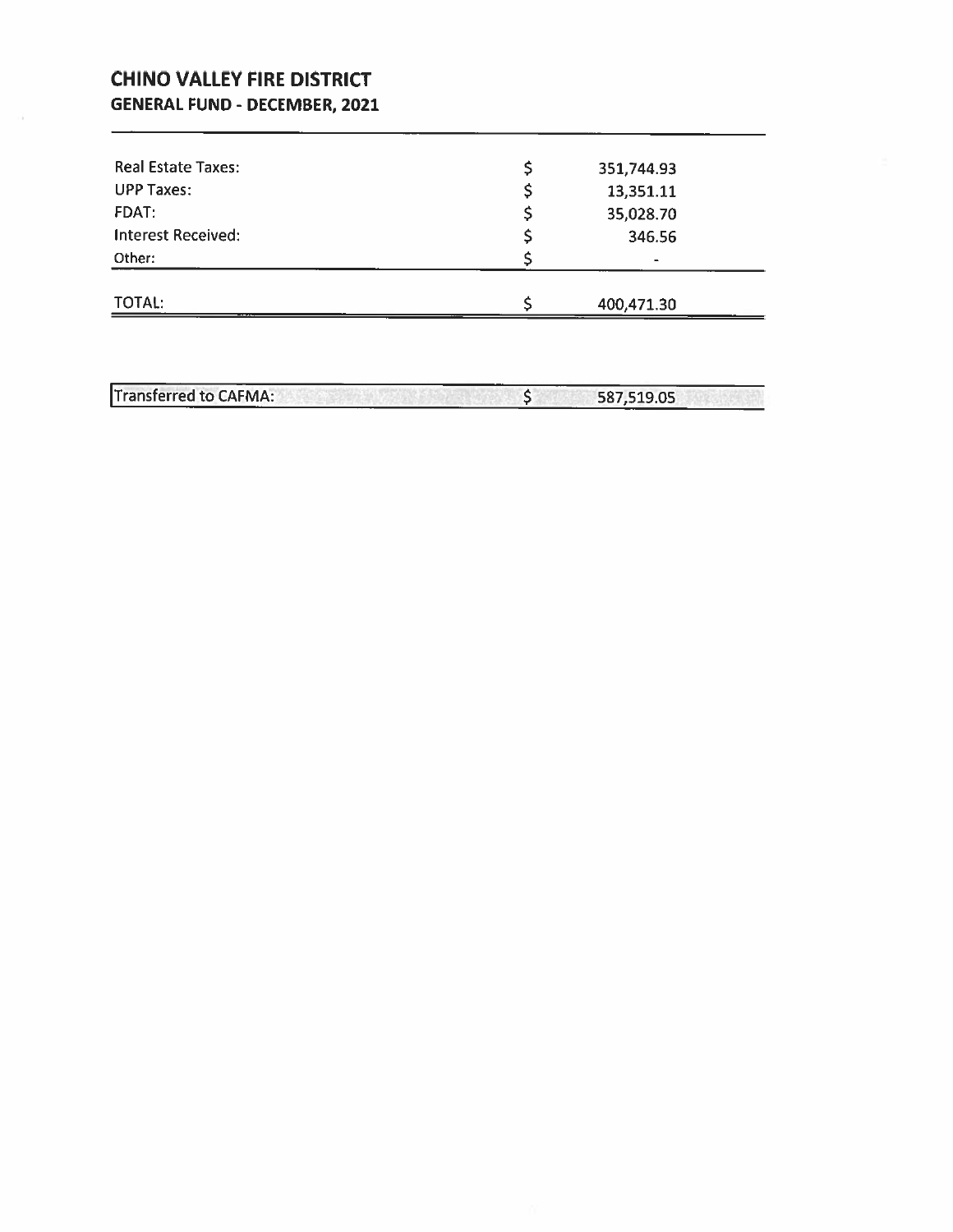

Monthly Statement

| <b>Chino Valley Fire Dist GF</b><br>Fund: 6065540000 |  |
|------------------------------------------------------|--|
|                                                      |  |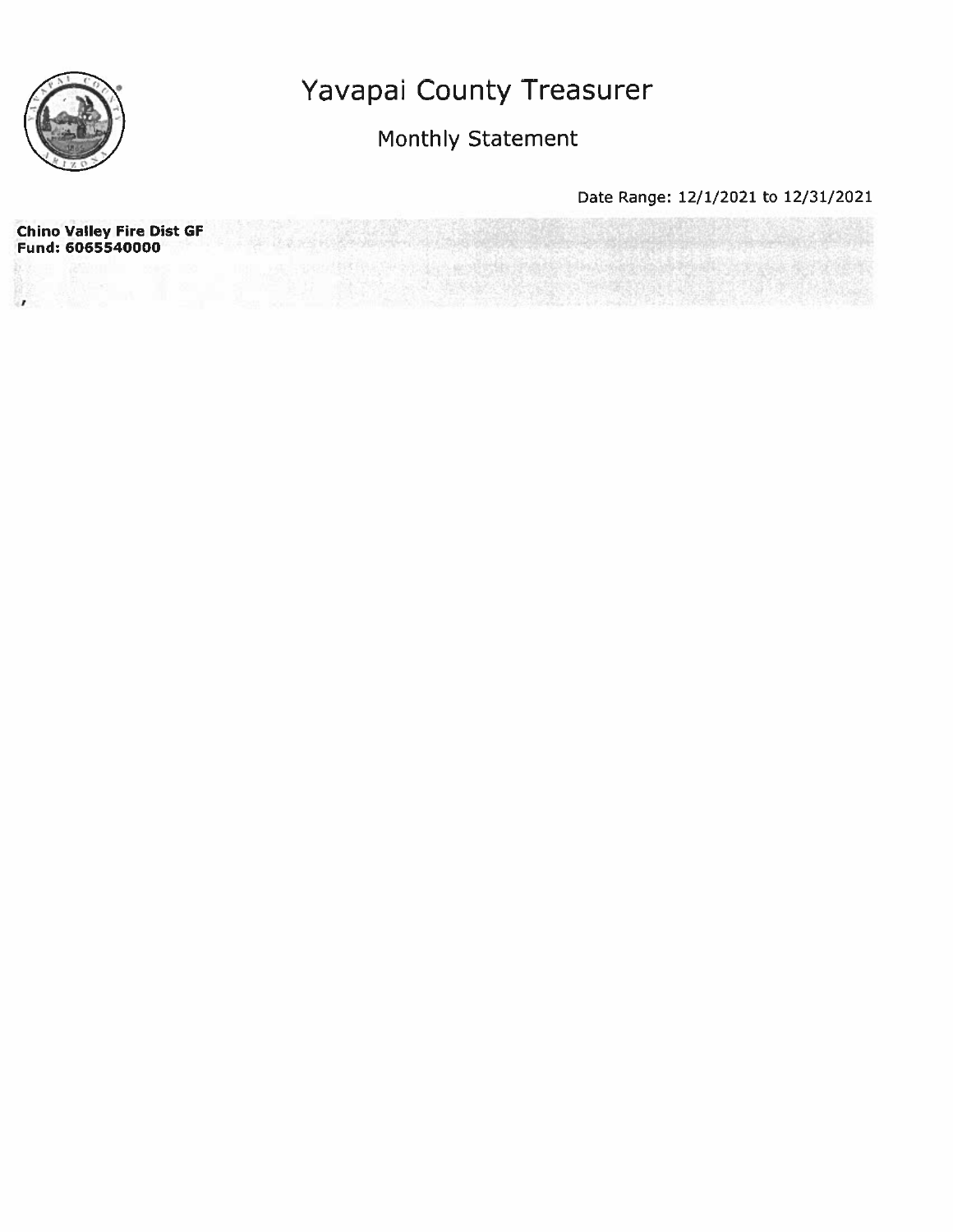

# Monthly Statement



| <b>Period</b> | <b>YTD</b>                                                                       |                       |            |
|---------------|----------------------------------------------------------------------------------|-----------------------|------------|
|               |                                                                                  |                       |            |
| 695,118.56    | 204,031.21                                                                       |                       |            |
|               | 3,211,665.91                                                                     |                       |            |
| .00           | .00                                                                              |                       |            |
|               | (2,907,628.57)                                                                   | LOC:                  | .00.       |
| .00           | .00                                                                              | Warrants Outstanding: | .00        |
| 508,068.55    | 508,068.55                                                                       | End:                  | 508,068.55 |
|               | <b>Chino Valley Fire Dist GF</b><br>400,471.30 √<br>$(587, 521.31)$ $\checkmark$ |                       |            |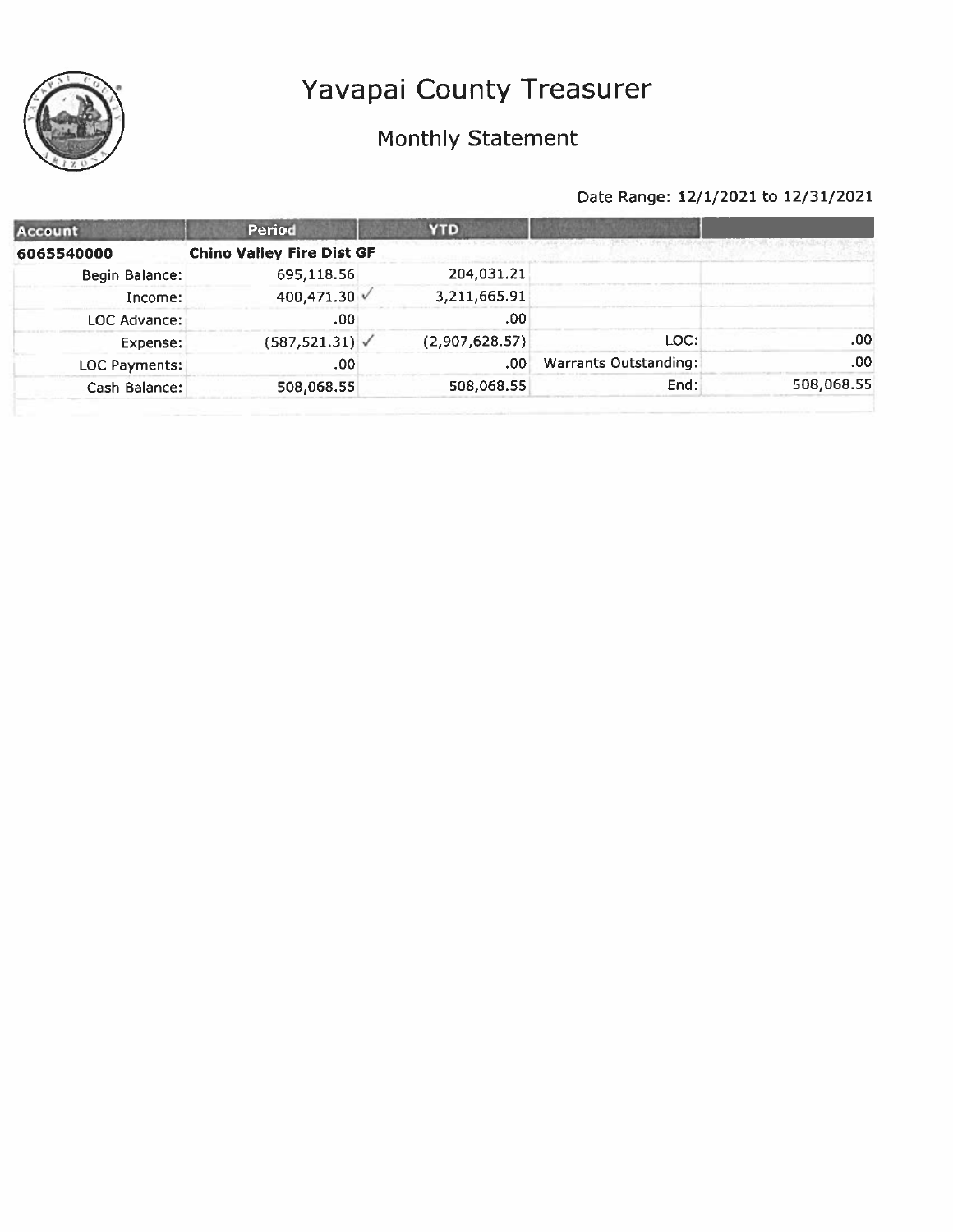

# Monthly Statement

|                             | <b>Monthly Statement Summary</b>     |                           |                  |                               |
|-----------------------------|--------------------------------------|---------------------------|------------------|-------------------------------|
|                             | Source Code Description              |                           | <b>MTDAmount</b> | <b>YTDAmount</b>              |
|                             | 6065540000 Chino Valley Fire Dist GF | <b>Beginning Balance:</b> | 695,118.56       | 204,031.21                    |
| 11100.2010                  | 2010 Real Estate Taxes               |                           | .00.             | 11.25                         |
| 11100.2011                  | 2011 Real Estate Taxes               |                           | .00              | 13.50                         |
| 11100.2012                  | 2012 Real Estate Taxes               |                           | .00.             | 16.89                         |
| 11100.2013                  | 2013 Real Estate Taxes               |                           | .00              | 22.00                         |
| 11100.2014                  | 2014 Real Estate Taxes               |                           | .00              | 22.00                         |
| 11100.2015                  | 2015 Real Estate Taxes               |                           | .00              | 22.62                         |
| 11100.2016                  | 2016 Real Estate Taxes               |                           | .00              | 10.59                         |
| 11100.2017                  | 2017 Real Estate Taxes               |                           | .00              | 10.59                         |
| 11100.2018                  | 2018 Real Estate Taxes               |                           | .00 <sub>1</sub> | 10.60                         |
| 11100,2019                  | 2019 Real Estate Taxes               |                           | 2.44             | 22.36                         |
| 11100.2020                  | 2020 Real Estate Taxes               |                           | 7,531.12         | 51,348.43                     |
| 11100.2021                  | 2021 Real Estate Taxes               |                           | 344,211.37       | 2,825,943.74                  |
| 12100.2005                  | 2005 Personal Property Taxes         |                           | .00              | 4.44                          |
| 12100,2006                  | 2006 Personal Property Taxes         |                           | .00.             | 19.69                         |
| 12100.2012                  | 2012 Personal Property Taxes         |                           | .00              | 1.06                          |
| 12100.2013                  | 2013 Personal Property Taxes         |                           | .00 <sub>1</sub> | 9.48                          |
| 12100.2015                  | 2015 Personal Property Taxes         |                           | .00.             | 71.18                         |
| 12100.2016                  | 2016 Personal Property Taxes         |                           | .00              | 112.93                        |
| 12100.2017                  | 2017 Personal Property Taxes         |                           | (67.38)          | 57,33                         |
| 12100.2018                  | 2018 Personal Property Taxes         |                           | .00              | 861.34                        |
| 12100.2019                  | 2019 Personal Property Taxes         |                           | 590.67           | 2,613.90                      |
| 12100.2020                  | 2020 Personal Property Taxes         |                           | 949.92           | 9,199.11                      |
| 12100.2021                  | 2021 Personal Property Taxes         |                           | 11,877.90        | 65,458.56                     |
| 37150.0                     | <b>FDAT Distributions</b>            |                           | 35,028.70        | 255,223.89                    |
| 38109.0                     | Interest on Investments St Treas     |                           | 346.56           | 482.43                        |
| 38113.0                     | Interest on Investments-Wells Fargo  |                           | .00              | 96.00                         |
| 90002.0                     | Interest Pd on Tax Roll Corrections  |                           | (2.26)           | (5.96)                        |
| 91032.0                     | <b>Warrants Redeemed</b>             |                           | .00              | (1,316.06)                    |
| 91702.0                     | Transfer out                         |                           | (587, 519.05)    | (2,906,306.55)                |
|                             |                                      | <b>Ending Balance:</b>    | 508,068.55       | 508,068.55                    |
|                             | <b>Monthly Statement Detail</b>      |                           |                  |                               |
| <b>Notes</b><br><b>Date</b> | Doc #                                |                           |                  | Amount C/D                    |
|                             | 6065540000 Chino Valley Fire Dist GF |                           |                  | Beginning Balance: 695,118.56 |
|                             | 010 Baal Calola Toyon                |                           |                  | Source Code Total: 2.44       |

| 11100,2019 2019 Real Estate Taxes | <b>BULLE CUBE TULGE 4.77</b> |  |  |  |
|-----------------------------------|------------------------------|--|--|--|
| 12/03 Tax Distribution            | $2.44 \quad C$               |  |  |  |
| 11100.2020 2020 Real Estate Taxes | Source Code Total: 7,531.12  |  |  |  |
| 12/01 Tax Distribution            | 70.82                        |  |  |  |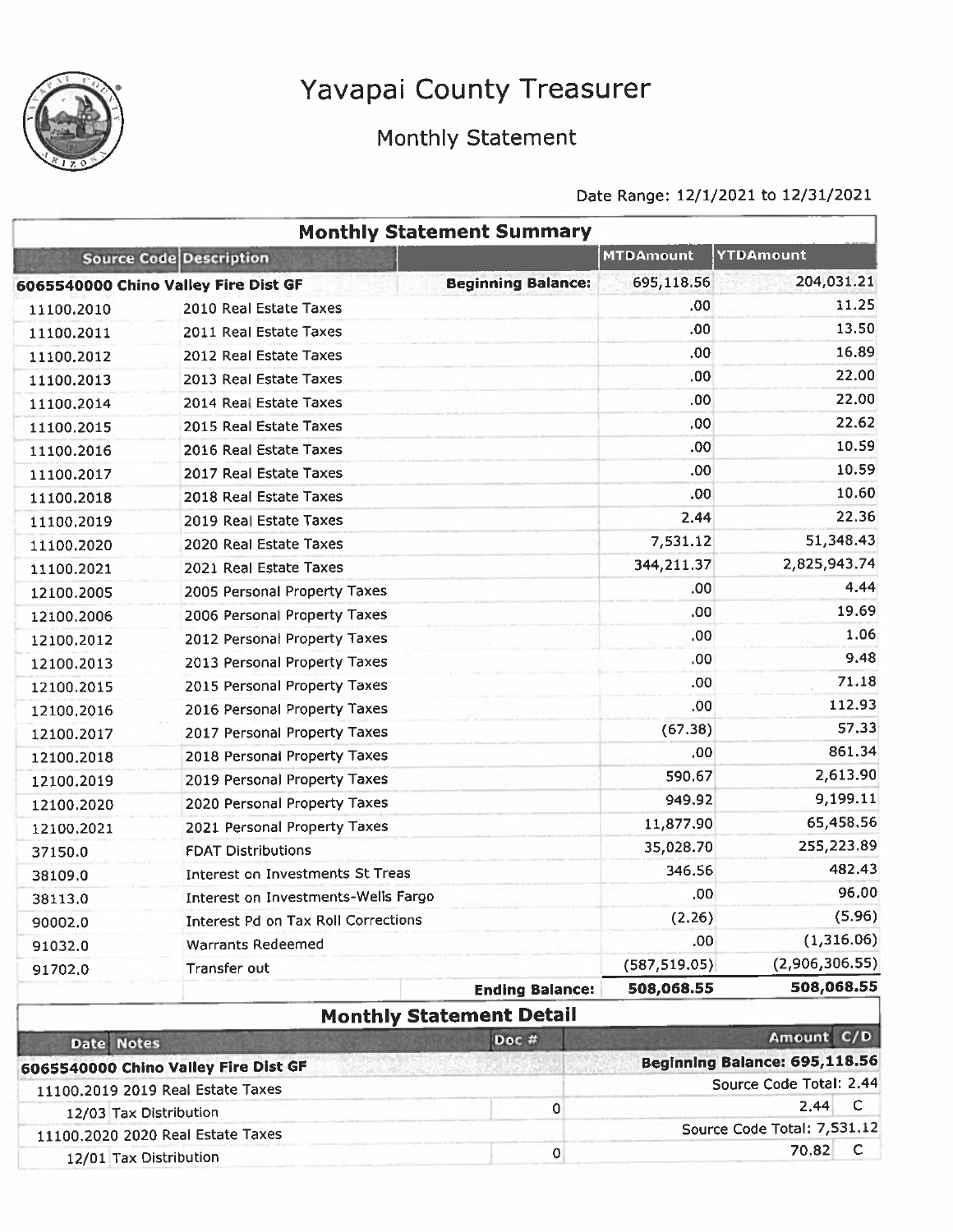

# Monthly Statement

| 12/03 Tax Distribution            | 0           | 2.44                          | C            |
|-----------------------------------|-------------|-------------------------------|--------------|
| 12/06 Tax Distribution            | 0           | 55.02                         | с            |
| 12/06 Tax Distribution            | 0           | 43.54                         | $\mathsf C$  |
| 12/09 Tax Distribution            | 0           | 226.87                        | $\mathsf{C}$ |
| 12/09 Tax Distribution            | 0           | 504.24                        | $\mathsf C$  |
| 12/10 Tax Distribution            | 0           | 200.36                        | $\mathsf C$  |
| 12/13 Tax Distribution            | 0           | 59.05                         | $\mathsf C$  |
| 12/14 Tax Distribution            | $\mathbf 0$ | 913.63                        | C            |
| 12/14 Tax Distribution            | 0           | 224.98                        | C            |
| 12/14 Tax Distribution            | 0           | 313.79                        | C            |
| 12/15 Tax Distribution            | 0           | 200,25                        | C            |
| 12/16 Tax Distribution            | 0           | 56.26                         | $\mathsf{C}$ |
| 12/17 Tax Distribution            | 0           | 446.76                        | C            |
| 12/20 Tax Distribution            | 0           | 90.00                         | $\mathsf C$  |
| 12/20 Tax Distribution            | 0           | (.88)                         | $\mathsf{C}$ |
| 12/20 Tax Distribution            | 0           | 344.48                        | $\mathsf C$  |
| 12/20 Tax Distribution            | 0           | 517.92                        | C            |
| 12/20 Tax Distribution            | 0           | 582.39                        | $\mathsf{C}$ |
| 12/21 Tax Distribution            | 0           | 428.28                        | C            |
| 12/22 Tax Distribution            | 0           | 9.74                          | $\mathsf{C}$ |
| 12/22 Tax Distribution            | 0           | 233.84                        | C            |
| 12/23 Tax Distribution            | 0           | 16.18                         | С            |
| 12/23 Tax Distribution            | 0           | 85.20                         | C            |
| 12/27 Tax Distribution            | 0           | 120.55                        | $\mathsf{C}$ |
| 12/27 Tax Distribution            | 0           | 48.02                         | C            |
| 12/27 Tax Distribution            | 0           | 508.29                        | с            |
| 12/28 Tax Distribution            | 0           | 2.44                          | C            |
| 12/29 Tax Distribution            | 0           | 243.26                        | $\mathsf{C}$ |
| 12/29 Tax Distribution            | 0           | 99.24                         | C            |
| 12/30 Tax Distribution            | 0           | 787.54                        | C            |
| 12/30 Tax Distribution            | 0           | 23.28                         | с            |
| 12/30 Tax Distribution            | 0           | 73.34                         | C            |
| 11100.2021 2021 Real Estate Taxes |             | Source Code Total: 344,211.37 |              |
| 12/01 Tax Distribution            | 0           | 161.97                        | C            |
| 12/01 Tax Distribution            | 0           | 1,185.21                      | C            |
| 12/01 Tax Distribution            | 0           | 466.86                        | C            |
| 12/01 Tax Distribution            | 0           | 1,898.99                      | С            |
| 12/01 Tax Distribution            | 0           | 1,308.94                      | $\mathsf{C}$ |
| 12/01 Tax Distribution            | 0           | 6,434.05                      | С            |
| 12/01 Tax Distribution            | 0           | 138.14                        | C            |
| 12/02 Tax Distribution            | 0           | 1,063.32                      | C            |
| 12/02 Tax Distribution            | 0           | 1,809.29                      | C            |
| 12/02 Tax Distribution            | 0           | 1,397.06                      | C            |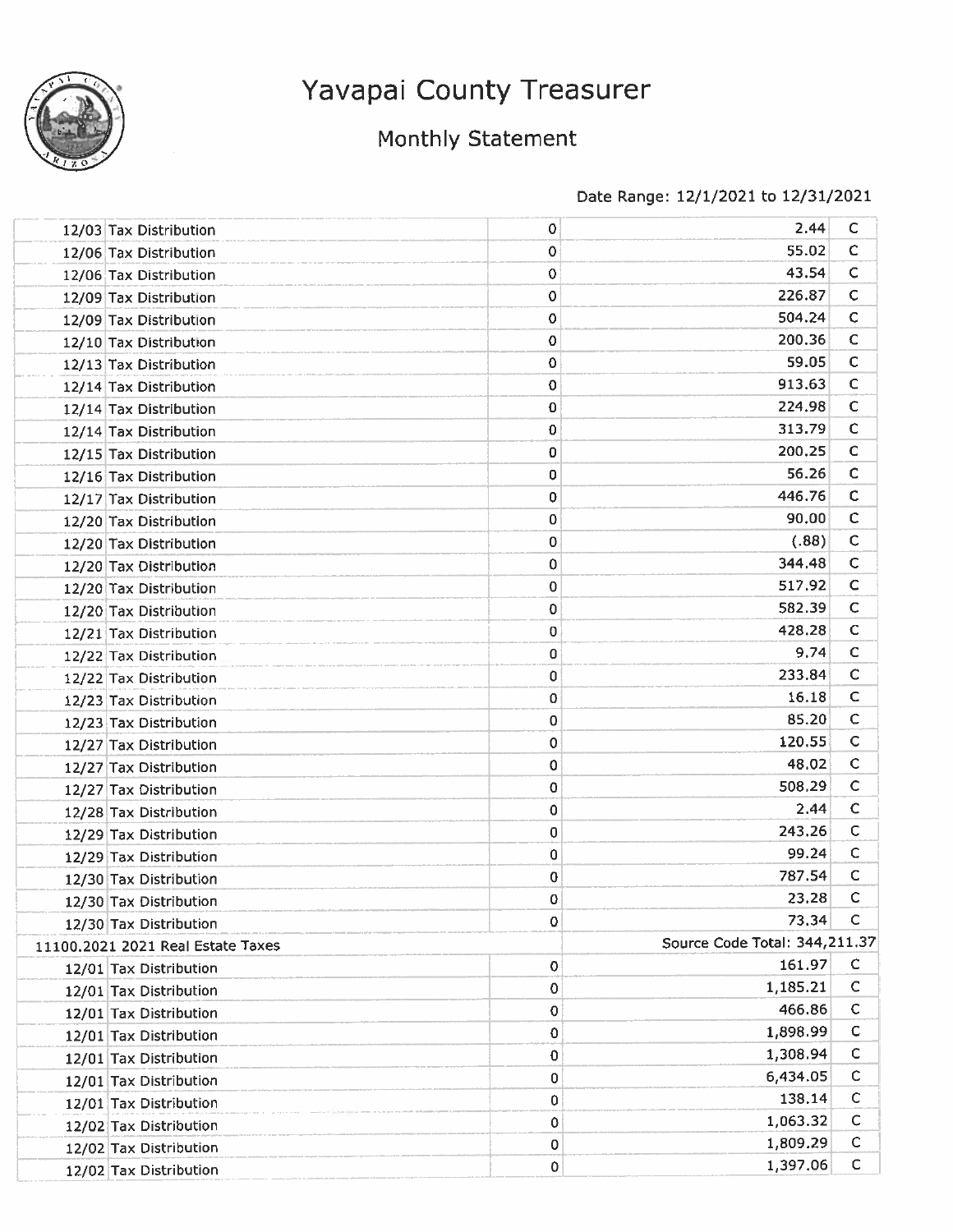

# Monthly Statement

|  | 12/02 Tax Distribution | 0           | 823.65    | С            |
|--|------------------------|-------------|-----------|--------------|
|  | 12/02 Tax Distribution | 0           | 4,550.06  | $\mathsf{C}$ |
|  | 12/02 Tax Distribution | 0           | 2,737.75  | C            |
|  | 12/03 Tax Distribution | 0           | 597.98    | $\mathsf{C}$ |
|  | 12/03 Tax Distribution | 0           | 5,054.22  | $\mathsf{C}$ |
|  | 12/03 Tax Distribution | 0           | 2,849.67  | $\mathsf{C}$ |
|  | 12/06 Tax Distribution | 0           | 1,911.38  | $\mathsf{C}$ |
|  | 12/06 Tax Distribution | 0           | 9,601.18  | $\mathsf{C}$ |
|  | 12/06 Tax Distribution | 0           | 1,314.94  | $\mathsf{C}$ |
|  | 12/07 Tax Distribution | 0           | 2,594.25  | $\mathsf{C}$ |
|  | 12/07 Tax Distribution | 0           | 3,867.93  | C            |
|  | 12/07 Tax Distribution | 0           | 2,753.30  | $\mathsf{C}$ |
|  | 12/07 Tax Distribution | 0           | (44.16)   | $\mathsf{C}$ |
|  | 12/07 Tax Distribution | 0           | 2,830.77  | $\mathsf C$  |
|  | 12/07 Tax Distribution | 0           | 2,321.93  | $\mathsf{C}$ |
|  | 12/08 Tax Distribution | 0           | 8,097.55  | $\mathsf{C}$ |
|  | 12/08 Tax Distribution | 0           | 17,234.55 | $\mathsf{C}$ |
|  | 12/08 Tax Distribution | 0           | 1,389.98  | $\mathsf{C}$ |
|  | 12/08 Tax Distribution | 0           | 807.15    | $\mathsf{C}$ |
|  | 12/08 Tax Distribution | 0           | 7,429.75  | $\mathsf{C}$ |
|  | 12/09 Tax Distribution | 0           | 169.60    | c            |
|  | 12/09 Tax Distribution | 0           | 2,418.99  | $\mathsf{C}$ |
|  | 12/09 Tax Distribution | 0           | 3,066.80  | $\mathsf{C}$ |
|  | 12/10 Tax Distribution | 0           | 18,648.80 | $\mathsf C$  |
|  | 12/10 Tax Distribution | 0           | 420.74    | $\mathsf{C}$ |
|  | 12/13 Tax Distribution | 0           | .36       | C            |
|  | 12/13 Tax Distribution | 0           | 13,822.27 | $\mathsf C$  |
|  | 12/13 Tax Distribution | 0           | 230.84    | C            |
|  | 12/14 Tax Distribution | 0           | 951.38    | $\mathsf{C}$ |
|  | 12/14 Tax Distribution | 0           | 525.88    | $\mathsf{C}$ |
|  | 12/14 Tax Distribution | 0           | 7,574.63  | $\mathsf{C}$ |
|  | 12/14 Tax Distribution | 0           | 167.12    | C            |
|  | 12/14 Tax Distribution | $\pmb{0}$   | 1,396.49  | C            |
|  | 12/14 Tax Distribution | $\mathbf 0$ | 7,371.14  | C            |
|  | 12/15 Tax Distribution | 0           | 51.35     | $\mathsf{C}$ |
|  | 12/15 Tax Distribution | 0           | 295.94    | $\mathsf{C}$ |
|  | 12/15 Tax Distribution | 0           | 10,698.97 | $\mathsf{C}$ |
|  | 12/15 Tax Distribution | 0           | 1,631.91  | $\mathsf{C}$ |
|  | 12/15 Tax Distribution | $\mathbf 0$ | 2,685.37  | ¢            |
|  | 12/15 Tax Distribution | $\mathbf 0$ | 7,524.34  | C            |
|  | 12/16 Tax Distribution | $\mathbf 0$ | 766.42    | $\mathsf{C}$ |
|  | 12/16 Tax Distribution | $\mathbf 0$ | 802.56    | C            |
|  | 12/16 Tax Distribution | 0           | 945.88    | $\mathsf C$  |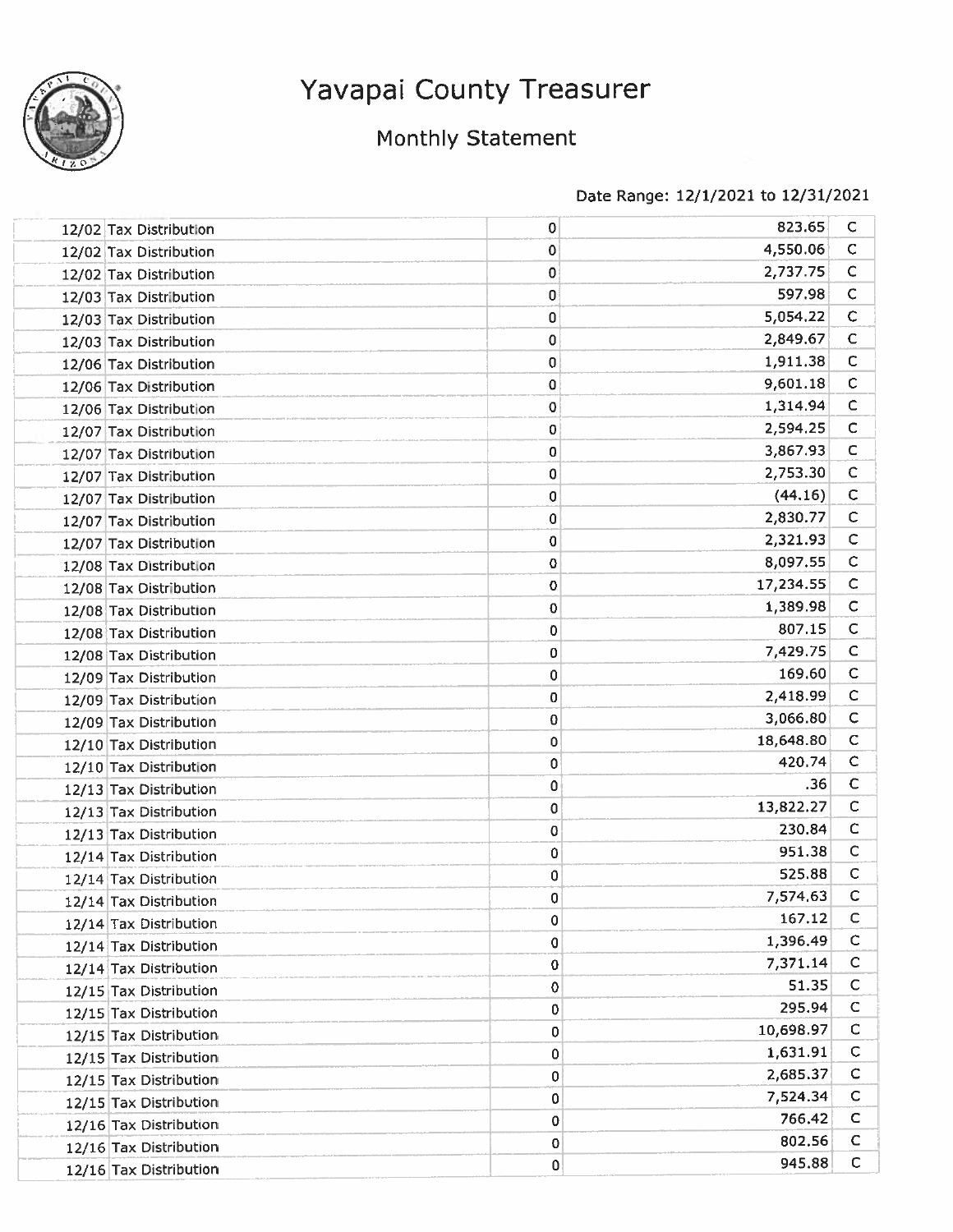

# Monthly Statement

| 12/16 Tax Distribution                  | 0         | 6,493.34                   | C            |
|-----------------------------------------|-----------|----------------------------|--------------|
| 12/17 Tax Distribution                  | 0         | 11,777.05                  | $\mathsf C$  |
| 12/20 Tax Distribution                  | 0         | 2,013.49                   | С            |
| 12/20 Tax Distribution                  | 0         | 11,456.07                  | С            |
| 12/20 Tax Distribution                  | 0         | 2,301.50                   | C            |
| 12/20 Tax Distribution                  | 0         | 274.86                     | $\mathsf C$  |
| 12/20 Tax Distribution                  | 0         | 7,405.77                   | $\mathsf{C}$ |
| 12/21 Tax Distribution                  | 0         | 5,682.45                   | С            |
| 12/21 Tax Distribution                  | 0         | 228.52                     | С            |
| 12/21 Tax Distribution                  | 0         | 6,055.15                   | C            |
| 12/21 Tax Distribution                  | 0         | 865.36                     | C            |
| 12/21 Tax Distribution                  | 0         | 3,383.53                   | $\mathsf{C}$ |
| 12/21 Tax Distribution                  | 0         | 6,113.19                   | $\mathsf C$  |
| 12/22 Tax Distribution                  | 0         | 1,414.50                   | C            |
| 12/22 Tax Distribution                  | 0         | 1,735.41                   | $\mathsf C$  |
| 12/22 Tax Distribution                  | 0         | 15,108.90                  | C            |
| 12/22 Tax Distribution                  | 0         | 5,460.21                   | C            |
| 12/22 Tax Distribution                  | 0         | 4,554.12                   | $\mathsf C$  |
| 12/22 Tax Distribution                  | 0         | 896.93                     | $\mathsf C$  |
| 12/23 Tax Distribution                  | $\pmb{0}$ | 6,656.76                   | $\mathsf C$  |
| 12/23 Tax Distribution                  | $\bf{0}$  | 1,784.97                   | $\mathsf C$  |
| 12/27 Tax Distribution                  | 0         | 2,800.13                   | C            |
| 12/27 Tax Distribution                  | 0         | 72.27                      | $\mathsf{C}$ |
| 12/27 Tax Distribution                  | 0         | 6,195.17                   | $\mathsf C$  |
| 12/27 Tax Distribution                  | 0         | 2,934.20                   | $\mathsf{C}$ |
| 12/28 Tax Distribution                  | 0         | 2,426.68                   | С            |
| 12/29 Tax Distribution                  | 0         | 64.56                      | $\mathsf{C}$ |
| 12/29 Tax Distribution                  | 0         | 12,707.96                  | $\mathsf C$  |
| 12/29 Tax Distribution                  | 0         | 12,458.10                  | C            |
| 12/29 Tax Distribution                  | 0         | 1,951.89                   | $\mathsf{C}$ |
| 12/29 Tax Distribution                  | 0         | 1,287.43                   | C            |
| 12/30 Tax Distribution                  | 0         | 3,233.95                   | C            |
| 12/30 Tax Distribution                  | 0         | 16,981.62                  | C            |
| 12/30 Tax Distribution                  | 0         | 2,679.89                   | $\mathbf C$  |
| 12100.2017 2017 Personal Property Taxes |           | Source Code Total: (67.38) |              |
| 12/14 Tax Distribution                  | 0         | (67.38)                    | с            |
| 12100.2019 2019 Personal Property Taxes |           | Source Code Total: 590.67  |              |
| 12/14 Tax Distribution                  | 0         | 31.98                      | $\mathsf C$  |
| 12/20 Tax Distribution                  | 0         | 45.86                      | C            |
| 12/22 Tax Distribution                  | 0         | 211.76                     | C            |
| 12/28 Tax Distribution                  | 0         | 248.76                     | C            |
| 12/29 Tax Distribution                  | 0         | 52.31                      | C            |
|                                         |           |                            |              |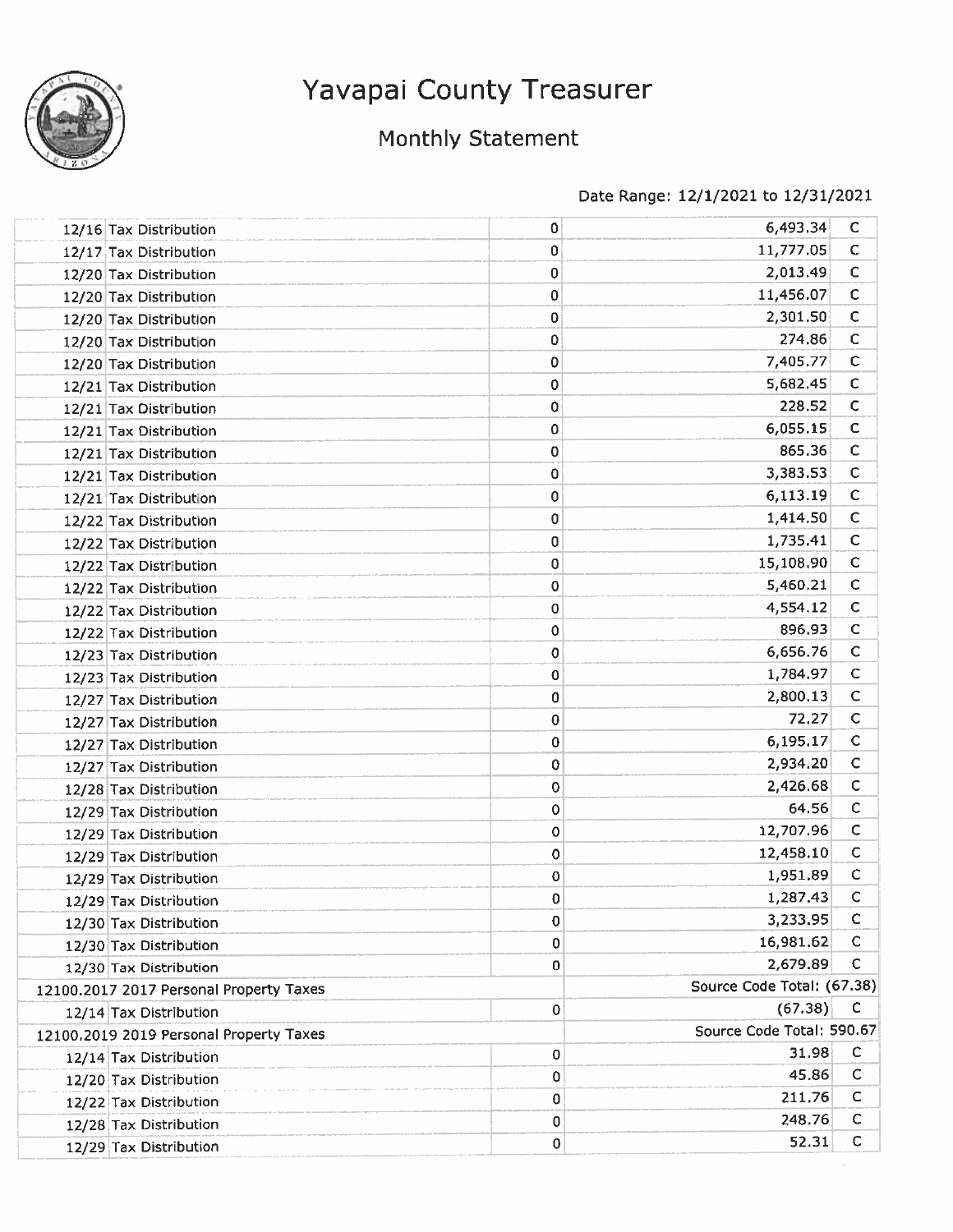

# Monthly Statement

| 12100.2020 2020 Personal Property Taxes |                                         |           | Source Code Total: 949.92    |              |  |
|-----------------------------------------|-----------------------------------------|-----------|------------------------------|--------------|--|
|                                         | 12/02 Tax Distribution                  | 0         | 381.16                       | C            |  |
|                                         | 12/14 Tax Distribution                  | 0         | 31.98                        | $\mathsf C$  |  |
|                                         | 12/20 Tax Distribution                  | 0         | 240.74                       | C            |  |
|                                         | 12/28 Tax Distribution                  | 0         | 244.39                       | $\mathsf C$  |  |
|                                         | 12/29 Tax Distribution                  | 0         | 51.65                        | C            |  |
|                                         | 12100.2021 2021 Personal Property Taxes |           | Source Code Total: 11,877.90 |              |  |
|                                         | 12/01 Tax Distribution                  | 0         | 288.95                       | C            |  |
|                                         | 12/01 Tax Distribution                  | 0         | 198.01                       | $\mathsf{C}$ |  |
|                                         | 12/02 Tax Distribution                  | 0         | 462.35                       | $\mathsf{C}$ |  |
|                                         | 12/02 Tax Distribution                  | 0         | 222.45                       | C            |  |
|                                         | 12/02 Tax Distribution                  | 0         | (197.31)                     | $\mathsf{C}$ |  |
|                                         | 12/02 Tax Distribution                  | 0         | 334.44                       | $\mathsf{C}$ |  |
|                                         | 12/02 Tax Distribution                  | 0         | 256.62                       | C            |  |
|                                         | 12/03 Tax Distribution                  | 0         | 61.00                        | с            |  |
|                                         | 12/07 Tax Distribution                  | 0         | 42.68                        | C            |  |
|                                         | 12/07 Tax Distribution                  | 0         | 264.75                       | с            |  |
|                                         | 12/07 Tax Distribution                  | $\pmb{0}$ | 574.13                       | $\mathsf{C}$ |  |
|                                         | 12/07 Tax Distribution                  | 0         | 7,47                         | C            |  |
|                                         | 12/08 Tax Distribution                  | 0         | 55.09                        | C            |  |
|                                         | 12/08 Tax Distribution                  | 0         | 188.78                       | С            |  |
|                                         | 12/08 Tax Distribution                  | 0         | 21.35                        | C            |  |
|                                         | 12/08 Tax Distribution                  | 0         | 61.43                        | $\mathsf{C}$ |  |
|                                         | 12/08 Tax Distribution                  | 0         | 263.97                       | C            |  |
|                                         | 12/09 Tax Distribution                  | 0         | 20,80                        | C            |  |
|                                         | 12/09 Tax Distribution                  | 0         | 202.89                       | с            |  |
|                                         | 12/13 Tax Distribution                  | 0         | 234.68                       | c            |  |
|                                         | 12/14 Tax Distribution                  | 0         | 149.69                       | $\mathsf{C}$ |  |
|                                         | 12/14 Tax Distribution                  | 0         | 31.98                        | с            |  |
|                                         | 12/14 Tax Distribution                  | 0         | 483.68                       | С            |  |
|                                         | 12/15 Tax Distribution                  | 0         | 31.95                        | с            |  |
|                                         | 12/16 Tax Distribution                  | 0         | 347,61                       | C            |  |
|                                         | 12/16 Tax Distribution                  | 0         | 22.97                        | $\mathsf{C}$ |  |
|                                         | 12/16 Tax Distribution                  | 0         | 110.15                       | с            |  |
|                                         | 12/17 Tax Distribution                  | 0         | 509.21                       | С            |  |
|                                         | 12/20 Tax Distribution                  | 0         | 375.29                       | C            |  |
|                                         | 12/20 Tax Distribution                  | 0         | 132.79                       | C            |  |
|                                         | 12/20 Tax Distribution                  | 0         | 307.35                       | $\mathsf{C}$ |  |
|                                         | 12/21 Tax Distribution                  | 0         | 233.21                       | c            |  |
|                                         | 12/21 Tax Distribution                  | 0         | 883.58                       | C            |  |
|                                         | 12/21 Tax Distribution                  | 0         | 177.37                       | C            |  |
|                                         | 12/22 Tax Distribution                  | 0         | 452.37                       | C            |  |
|                                         | 12/22 Tax Distribution                  | 0         | 258.67                       | $\mathsf C$  |  |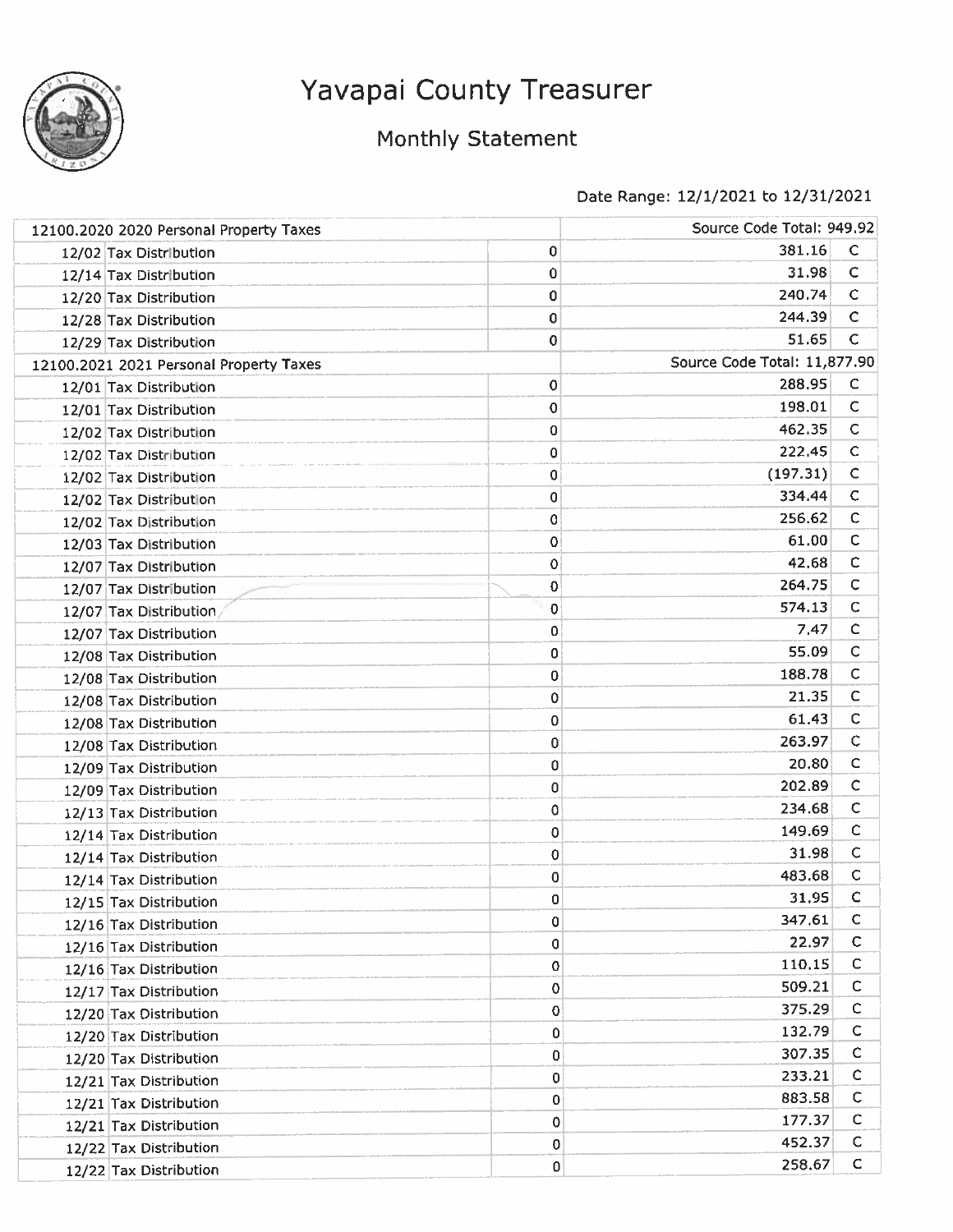

# Monthly Statement

| 12/27 Tax Distribution<br>12/27 Tax Distribution<br>12/27 Tax Distribution<br>12/28 Tax Distribution | 0<br>0<br>0<br>0<br>0 | 147.31<br>33.03<br>196.30<br>303.87 | C<br>C<br>$\mathsf{C}$ |
|------------------------------------------------------------------------------------------------------|-----------------------|-------------------------------------|------------------------|
|                                                                                                      |                       |                                     |                        |
|                                                                                                      |                       |                                     |                        |
|                                                                                                      |                       |                                     |                        |
|                                                                                                      |                       |                                     | $\mathsf{C}$           |
| 12/29 Tax Distribution                                                                               |                       | 294.67                              | C                      |
| 12/29 Tax Distribution                                                                               | 0                     | 418.82                              | с                      |
| 12/29 Tax Distribution                                                                               | 0                     | 389,45                              | C                      |
| 12/29 Tax Distribution                                                                               | 0                     | 969.09                              | $\mathsf{C}$           |
| 12/30 Tax Distribution                                                                               | 0                     | 540.16                              | C                      |
| 12/30 Tax Distribution                                                                               | 0                     | 340.55                              | C                      |
| 12/30 Tax Distribution                                                                               | 0                     | 172.25                              | C                      |
| 37150.0 FDAT Distributions                                                                           |                       | Source Code Total: 35,028.70        |                        |
| 12/01 Fire Dist Assistance Tax 0.142976                                                              | 0                     | 1,555.10                            | C                      |
| 12/02 Fire Dist Assistance Tax 0.142976                                                              | 0                     | 1,218.21                            | C                      |
| 12/03 Fire Dist Assistance Tax 0.142976                                                              | 0                     | 631.12                              | $\mathsf C$            |
| 12/06 Fire Dist Assistance Tax 0.142976                                                              | 0                     | 1,181.76                            | $\mathsf C$            |
| 12/07 Fire Dist Assistance Tax 0.142976                                                              | 0                     | 2,030.64                            | C                      |
| 12/08 Fire Dist Assistance Tax 0.142976                                                              | 0                     | 2,320.22                            | $\mathsf C$            |
| 12/09 Fire Dist Assistance Tax 0.142976                                                              | 0                     | 696.81                              | $\mathsf C$            |
| 12/10 Fire Dist Assistance Tax 0.142976                                                              | 0                     | 1,138.39                            | $\mathsf C$            |
| 12/13 Fire Dist Assistance Tax 0.142976                                                              | 0                     | 1,424.41                            | $\mathsf C$            |
| 12/14 Fire Dist Assistance Tax 0.142976                                                              | 0                     | 2,693.25                            | C                      |
| 12/15 Fire Dist Assistance Tax 0.142976                                                              | $\bf{0}$              | 1,643.27                            | $\mathsf C$            |
| 12/16 Fire Dist Assistance Tax 0.142976                                                              | 0                     | 629.11                              | $\mathsf C$            |
| 12/17 Fire Dist Assistance Tax 0.142976                                                              | 0                     | 1,335.48                            | $\mathsf C$            |
| 12/20 Fire Dist Assistance Tax 0.142976                                                              | 0                     | 2,824.44                            | C                      |
| 12/21 Fire Dist Assistance Tax 0.142976                                                              | 0                     | 2,534.24                            | $\mathsf C$            |
| 12/22 Fire Dist Assistance Tax 0.142976                                                              | 0                     | 3,064.61                            | $\mathsf{C}$           |
| 12/23 Fire Dist Assistance Tax 0.142976                                                              | 0                     | 1,614.08                            | $\mathsf{C}$           |
| 12/27 Fire Dist Assistance Tax 0.142976                                                              | 0                     | 1,495.06                            | C                      |
| 12/28 Fire Dist Assistance Tax 0.142976                                                              | $\mathbf 0$           | 540.09                              | $\mathsf{C}$           |
| 12/29 Fire Dist Assistance Tax 0.142976                                                              | 0                     | 2,375.58                            | C                      |
| 12/30 Fire Dist Assistance Tax 0.142976                                                              | 0                     | 2,082.83                            | C                      |
| 38109.0 Interest on Investments St Treas                                                             |                       | Source Code Total: 346.56           |                        |
| 12/30 Investment Interest                                                                            | 0                     | 346.56                              | C                      |
| 90002.0 Interest Pd on Tax Roll Corrections                                                          |                       | Source Code Total: (2.26)           |                        |
| 12/02 80070 210-00-64011 2021 Adjustment/Corr Refund                                                 | 80070                 | (1.95)                              | D                      |
| 12/07 80113 306-15-013D0 2021 Adjustment/Corr Refund                                                 | 80113                 | (.31)                               | D                      |
| 91702.0 Transfer out                                                                                 |                       | Source Code Total: (587,519.05)     |                        |
|                                                                                                      | 0                     | (587, 519.05)                       | D                      |
| 12/15 TRANSFER REQUEST DTD 12-14-21<br>6065540000 Chino Valley Fire Dist GF                          |                       | <b>Ending Balance: 508,068.55</b>   |                        |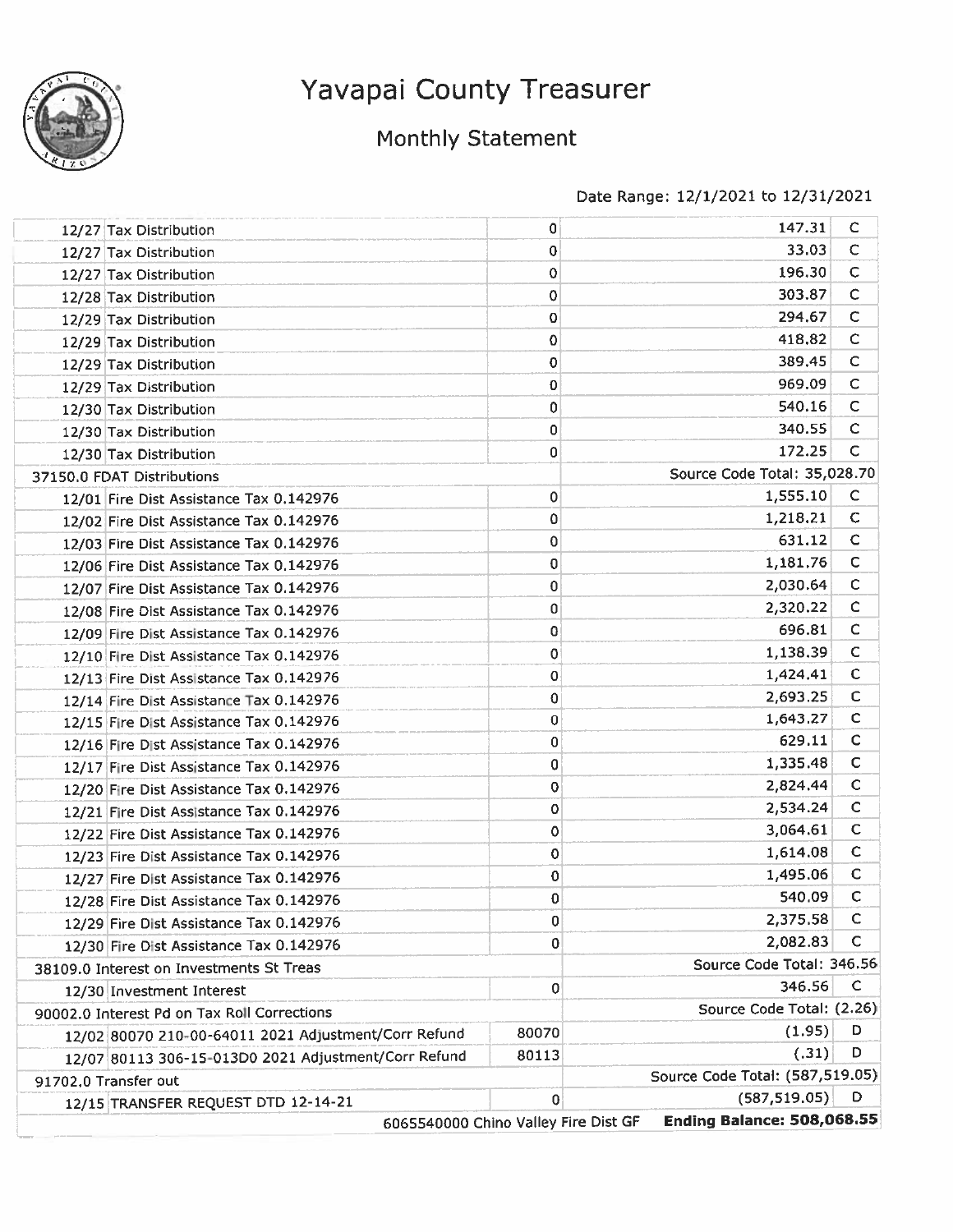#### **Chino Valley Fire District Page: 1**

#### Bank Reconciliation Summary

| <b>BANK CONTROL ID: GEN - GENERAL FUND</b> | <b>DESC: GENERAL FUND</b> | ACCOUNT NO: 000000000000000 |
|--------------------------------------------|---------------------------|-----------------------------|
| <b>Beginning Balance:</b>                  | 12/01/21                  | \$695,118.56                |
| Deposits and Credits:                      |                           | \$400,471.30                |
| Checks and Charges:                        |                           | (\$587,521.31)              |
| Adjustments:                               |                           | \$0.00                      |
| <b>Ending Balance Per Reconciliation:</b>  |                           | \$508,068.55                |
| Ending Balance Per Bank Statement:         | 12/31/21                  | \$508,068.55                |
| * Outstanding Deposits and Credits:        | 12/31/21                  | \$0.00                      |
| * Outstanding Checks and Charges:          | 12/31/21                  | (\$4,000.00)                |
| <b>Ending Book Balance:</b>                | 12/31/21                  | \$504,068.55                |
|                                            |                           |                             |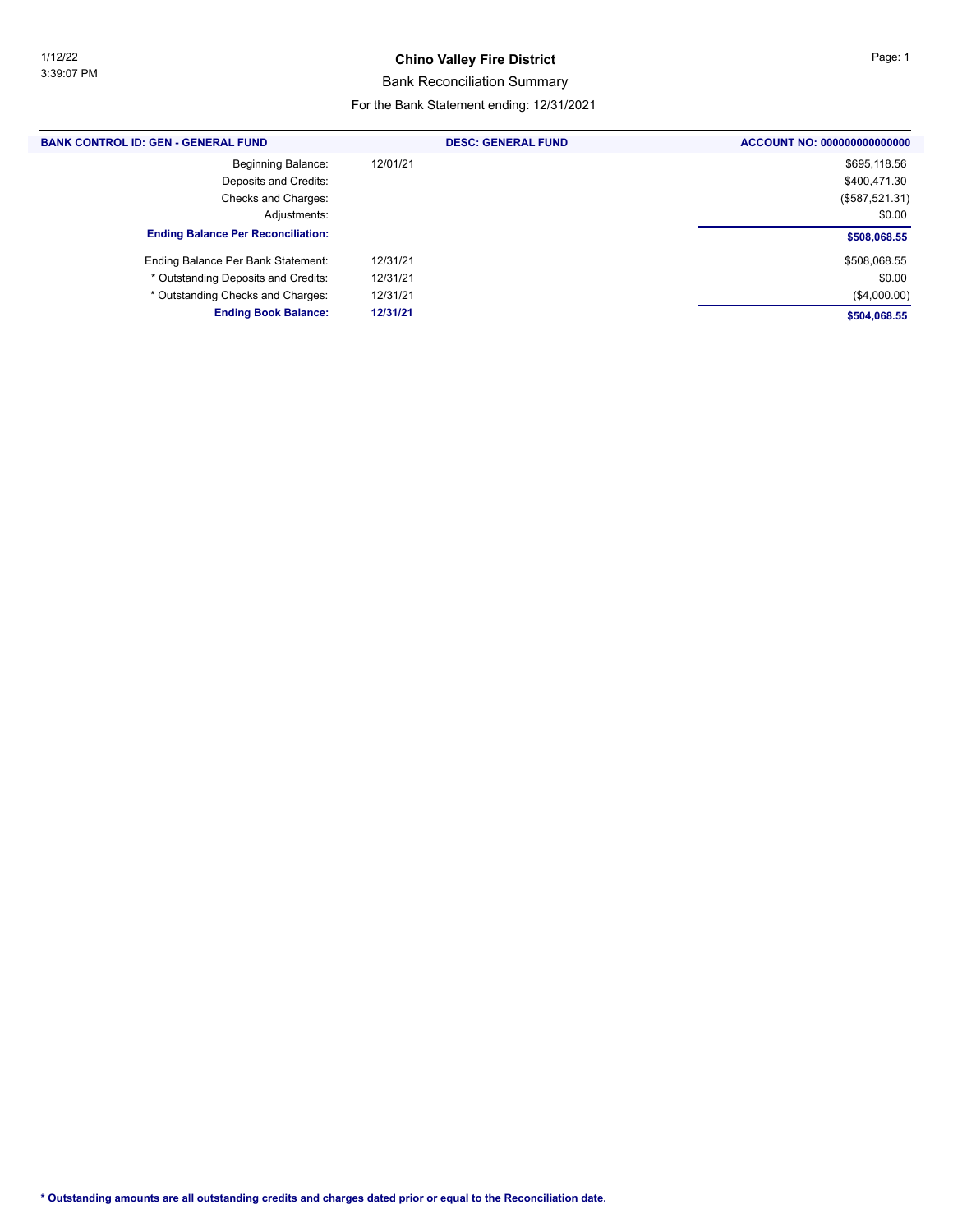## **Chino Valley Fire District Chinage: 1** Page: 1

BR Checks and Charges Cleared

| <b>GEN</b>  | <b>General Fund</b> | <b>General Fund</b>            |               |                                          | 000000000000000 |  |
|-------------|---------------------|--------------------------------|---------------|------------------------------------------|-----------------|--|
| <b>Date</b> | <b>Document</b>     | <b>Description</b>             | <b>Module</b> | Company                                  | <b>Amount</b>   |  |
| 12/31/21    | Cash With Yav Cty   | Fire Authority Funding Decembe | GL            | <b>CHINOV</b>                            | \$587,519.05    |  |
| 12/31/21    | Cash With Yav Cty   | Interest Paid-Tax Roll Correct | GL            | <b>CHINOV</b>                            | \$2.26          |  |
|             |                     |                                |               | <b>TOTAL CHECKS AND CHARGES CLEARED:</b> | \$587,521.31    |  |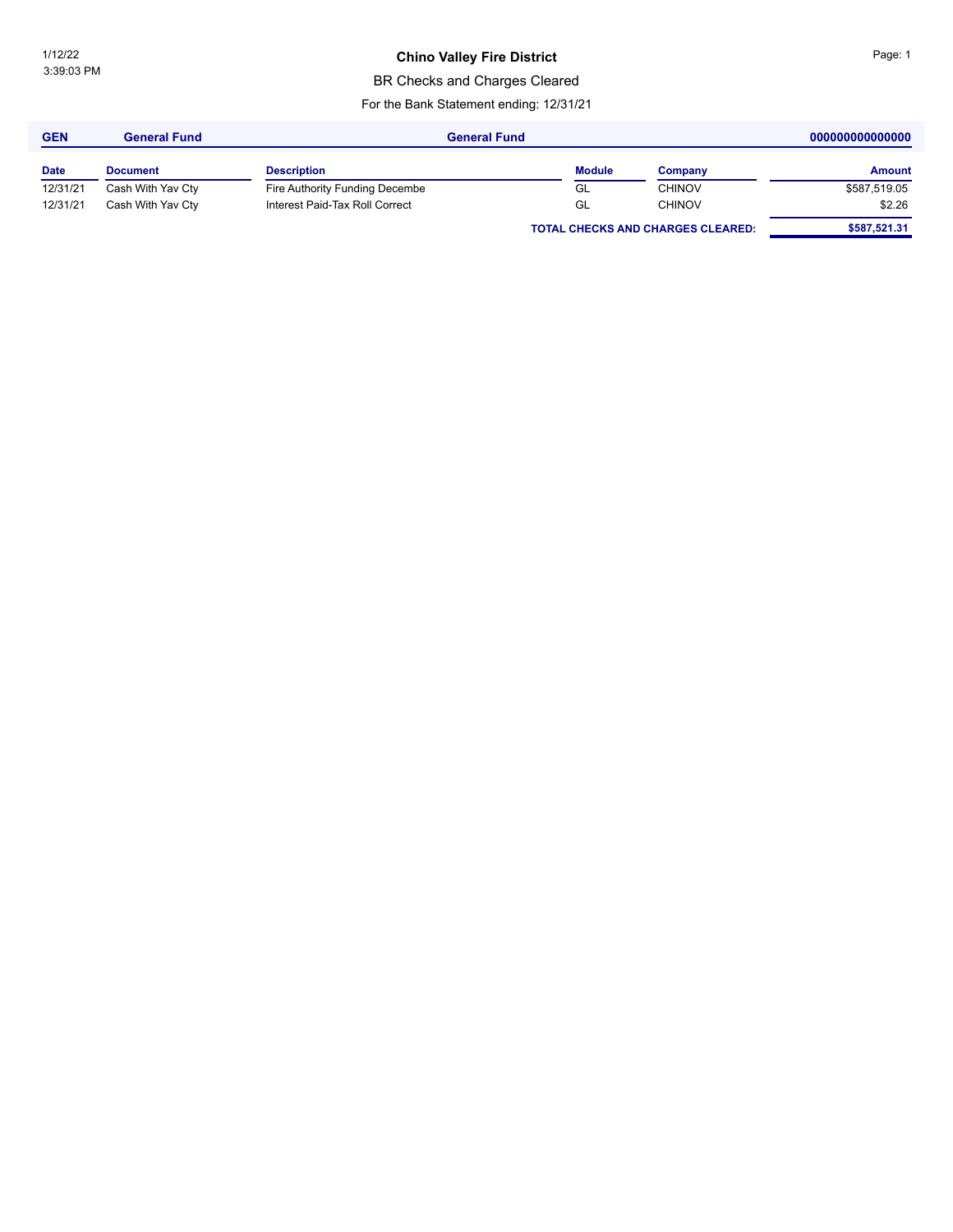#### **Chino Valley Fire District**

BR Checks and Charges Outstanding

| <b>GEN</b>  | <b>General Fund</b> | <b>General Fund</b> |  |               |                                              | 000000000000000 |  |
|-------------|---------------------|---------------------|--|---------------|----------------------------------------------|-----------------|--|
| <b>Date</b> | <b>Document</b>     | <b>Description</b>  |  | <b>Module</b> | Company                                      | <b>Amount</b>   |  |
| 12/27/21    | 706550035           | Henry & Horne LLP   |  | AP            | <b>CHINOV</b>                                | \$4,000.00      |  |
|             |                     |                     |  |               | <b>TOTAL CHECKS AND CHARGES OUTSTANDING:</b> | \$4,000.00      |  |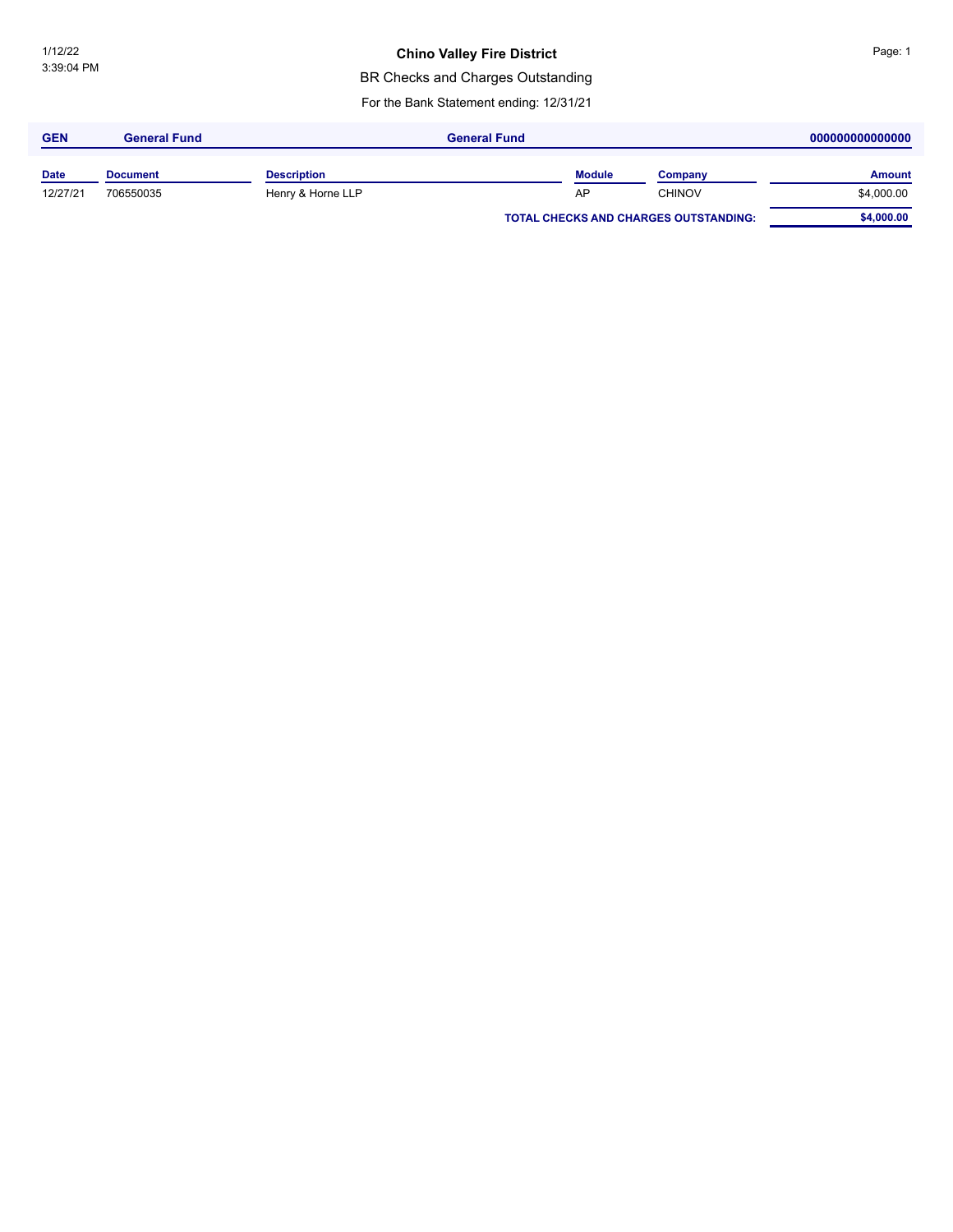### **Chino Valley Fire District Chinage: 1** Page: 1

BR Deposits and Credits Cleared

| <b>GEN</b>  | <b>General Fund</b> | <b>General Fund</b>           |               |                                            | 000000000000000 |  |  |
|-------------|---------------------|-------------------------------|---------------|--------------------------------------------|-----------------|--|--|
| <b>Date</b> | <b>Document</b>     | <b>Description</b>            | <b>Module</b> | Company                                    | <b>Amount</b>   |  |  |
| 12/31/21    | Cash With Yav Cty   | GF Tax & Interest Revenue Dec | GL            | <b>CHINOV</b>                              | \$400,471.30    |  |  |
|             |                     |                               |               | <b>TOTAL DEPOSITS AND CREDITS CLEARED:</b> | \$400,471.30    |  |  |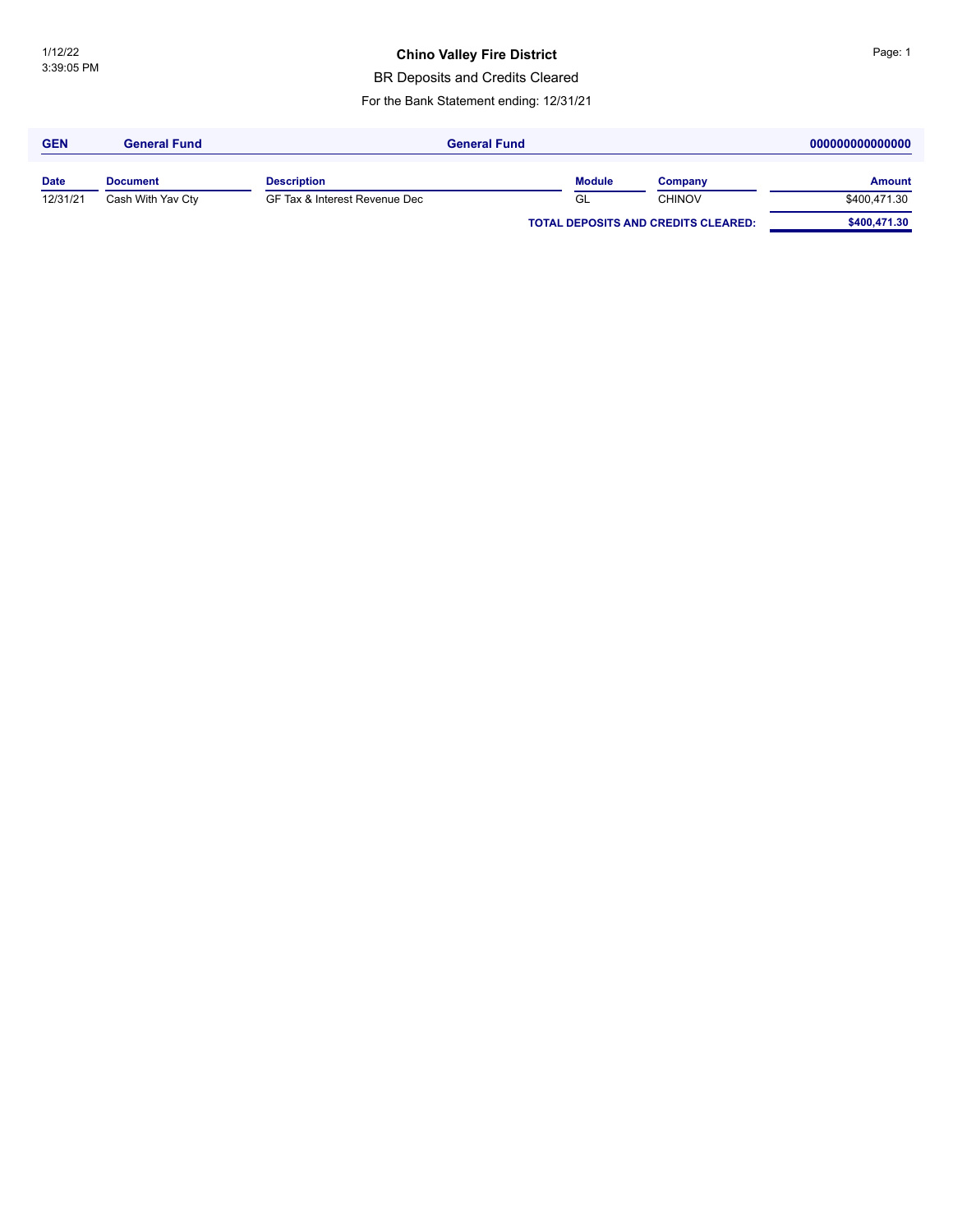#### **Chino Valley Fire District**

BR Deposits and Credits Outstanding

For the Bank Statement ending:

| <b>Date</b> | <b>Document</b><br>. | <b>Description</b> | <b>Module</b> | Company | Amount |
|-------------|----------------------|--------------------|---------------|---------|--------|
|             |                      |                    |               |         |        |

**TOTAL DEPOSITS AND CREDITS OUTSTANDING:**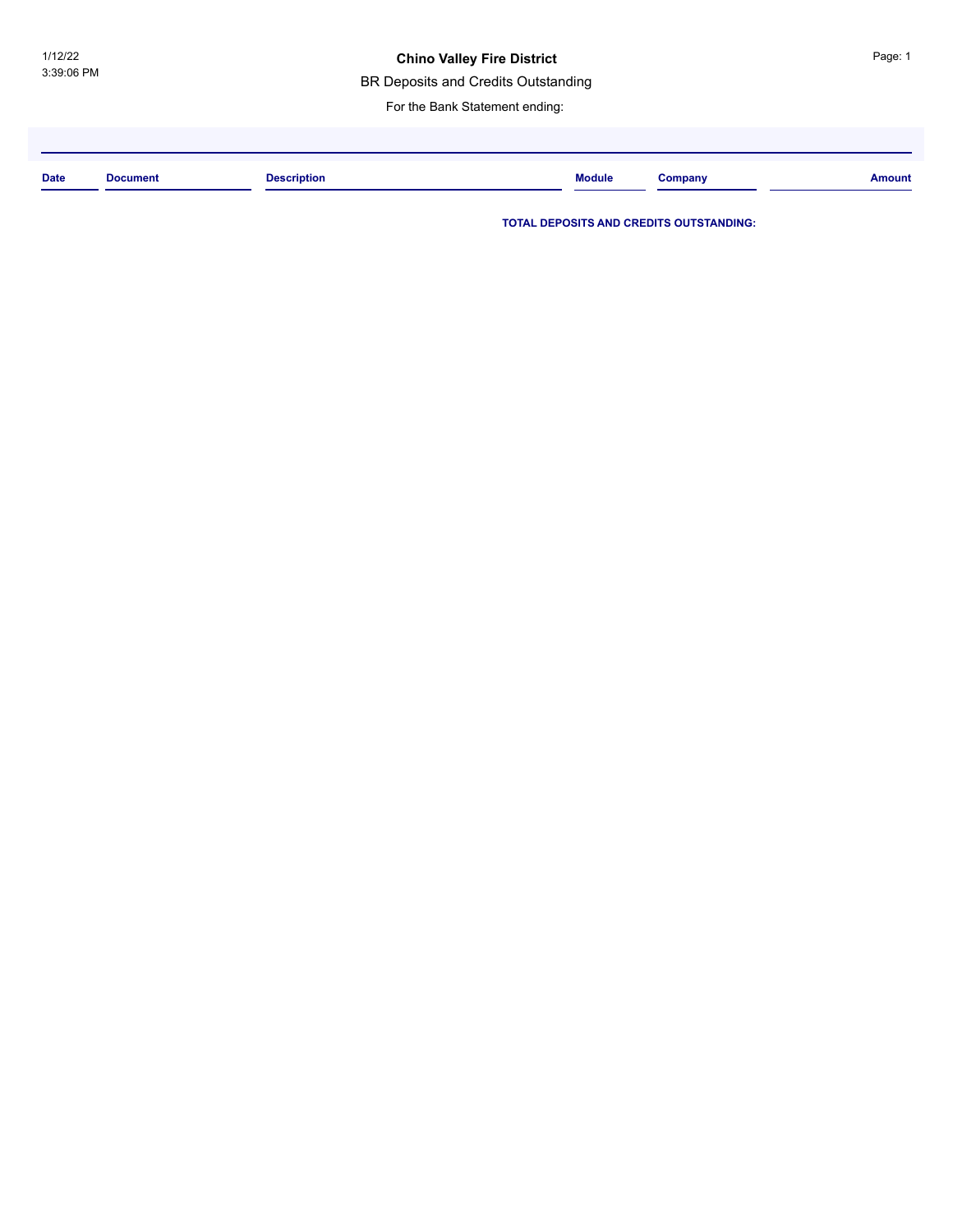### **Chino Valley Fire District**

## Bank Reconciliation Register

| <b>Document Number</b>                             | <b>Date</b> | <b>BR Status</b> | Void? | <b>Description</b>             | <b>Date Cleared</b>        | <b>Amount</b> |
|----------------------------------------------------|-------------|------------------|-------|--------------------------------|----------------------------|---------------|
| <b>MODULE: CHECKS FROM ACCOUNTS PAYABLE</b>        |             |                  |       |                                |                            |               |
| <b>BANK CONTROL ID: GEN - GENERAL FUND</b>         |             |                  |       |                                |                            |               |
| 706550035                                          | 12/27/21    | Retrieved        | No    | Henry & Horne LLP              |                            | \$4,000.00    |
|                                                    |             |                  |       |                                | <b>SUB TOTAL FOR BANK:</b> | \$4,000.00    |
|                                                    |             |                  |       |                                | <b>TOTAL FOR MODULE:</b>   | \$4,000.00    |
| <b>MODULE: JOURNAL ENTRIES FROM GENERAL LEDGER</b> |             |                  |       |                                |                            |               |
| <b>BANK CONTROL ID: GEN - GENERAL FUND</b>         |             |                  |       |                                |                            |               |
| Cash With Yav Cty                                  | 12/31/21    | Marked           | No    | Fire Authority Funding Decembe | 01/12/22                   | \$587,519.05  |
| Cash With Yav Cty                                  | 12/31/21    | Marked           | No    | GF Tax & Interest Revenue Dec  | 01/12/22                   | \$400,471.30  |
| Cash With Yav Cty                                  | 12/31/21    | Marked           | No    | Interest Paid-Tax Roll Correct | 01/12/22                   | \$2.26        |
|                                                    |             |                  |       |                                | <b>SUB TOTAL FOR BANK:</b> | \$987,992.61  |
|                                                    |             |                  |       |                                | <b>TOTAL FOR MODULE:</b>   | \$987,992.61  |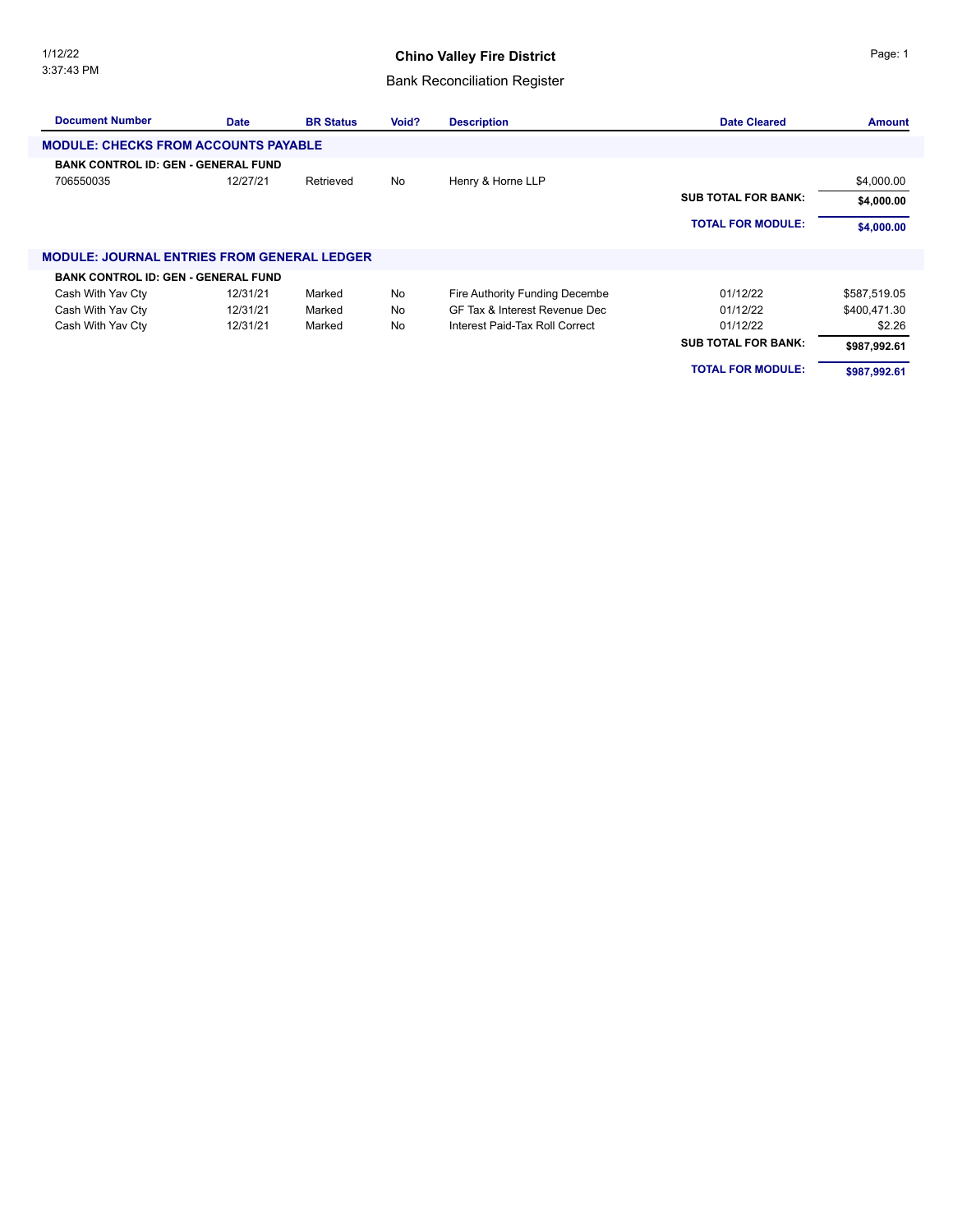### **Chino Valley Fire District China Page: 1**

BR Adjustments Report

For the Bank Statement ending:

| <b>Date</b>           | Document | Description | L Account | - -<br>Offset Amt | $\sim$<br>Adj. Amt |
|-----------------------|----------|-------------|-----------|-------------------|--------------------|
|                       |          |             |           |                   |                    |
| _ _ _ _ _ _ _ _ _ _ _ |          |             |           |                   |                    |

**DOCUMENT: ADJUSTMENT DOCUMENT '' TOTAL:**

**TOTAL FOR ALL ADJUSTMENTS:**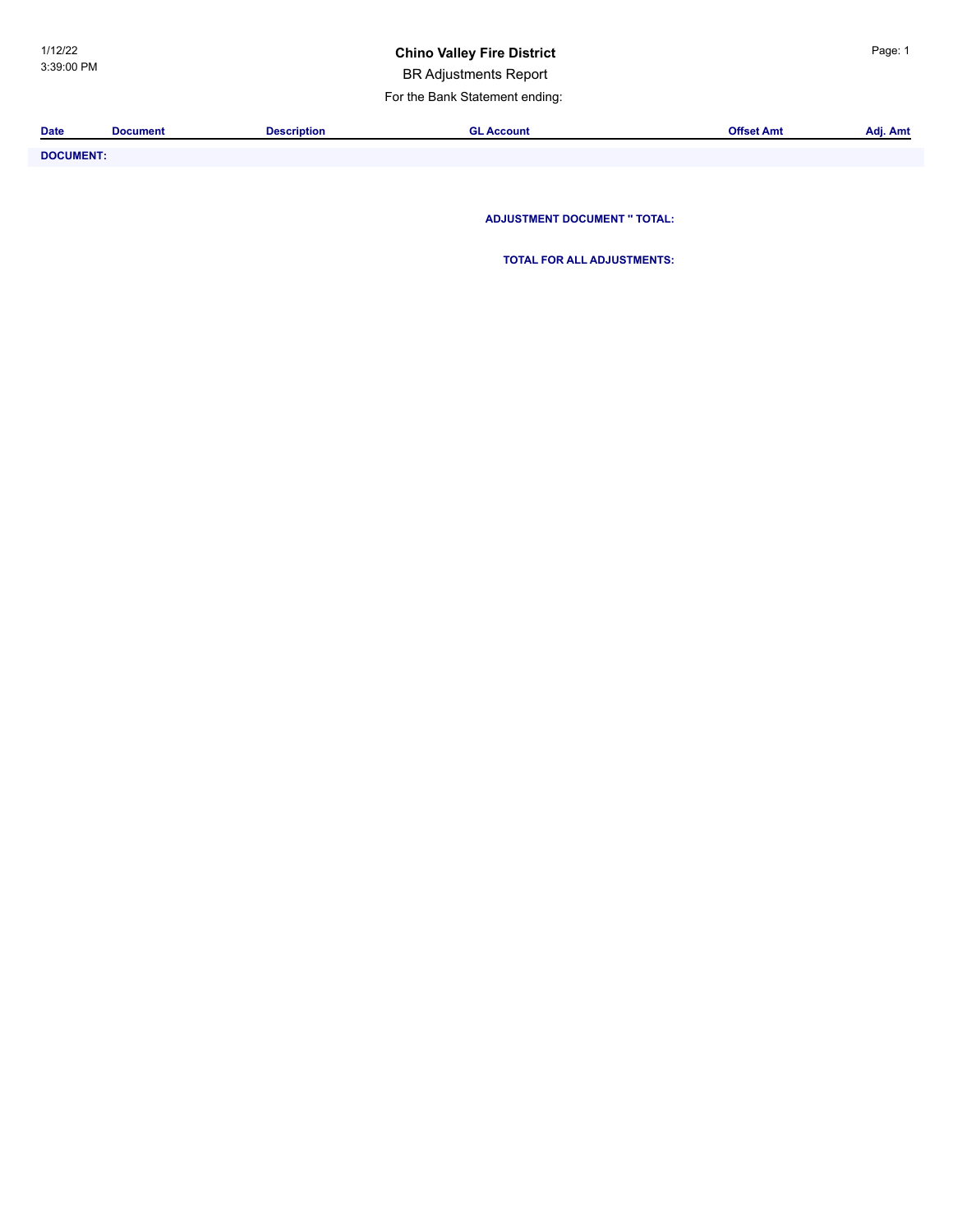### For the period of 12/1/2021 Through 12/31/2021 (Original Budget to Actual Comparison) Income Statement **Chino Valley Fire District** 1/12/22

### Fund: (10) General Fund

|                                    | <b>Current Period</b> |                |               |                  | Year To Date |                |                |                  |            |
|------------------------------------|-----------------------|----------------|---------------|------------------|--------------|----------------|----------------|------------------|------------|
|                                    | <b>Account</b>        | Actual         | <b>Budget</b> | Variance         | %            | Actual         | <b>Budget</b>  | Variance         | %          |
| <b>Revenues</b>                    |                       |                |               |                  |              |                |                |                  |            |
| Real Estate Tax                    | 10400000000           | \$351.744.93   | \$0.00        | \$351,744.93     | 0.0%         | \$2,877,454.57 | \$4,833,636.00 | \$(1,956,181.43) | $(40.5)\%$ |
| Personal Property Tax              | 10410000000           | 13,351.11      | 0.00          | 13,351.11        | 0.0          | 78,409.02      | 0.00           | 78,409.02        | 0.0        |
| Fire District Assistance Tax       | 10420000000           | 35,028.70      | 0.00          | 35,028.70        | 0.0          | 255,223.89     | 400,000.00     | (144, 776.11)    | (36.2)     |
| Interest Income-General Fund       | 10490000000           | 346.56         | 0.00          | 346.56           | 0.0          | 578.43         | 0.00           | 578.43           | 0.0        |
| Rebates/Refunds                    | 10500000000           | 0.00           | 0.00          | 0.00             | 0.0          | 0.00           | 2,000.00       | (2,000.00)       | (100.0)    |
| <b>Net Revenues</b>                |                       | \$400,471.30   | \$0.00        | \$400,471.30     | $0.0 \%$     | \$3,211,665.91 | \$5,235,636.00 | \$(2,023,970.09) | $(38.7)\%$ |
| <b>Program Expenses</b>            |                       |                |               |                  |              |                |                |                  |            |
| Fire Authority Funding             | 10670010000           | \$587,519.05   | \$0.00        | $$$ (587,519.05) | 0.0%         | \$2,906,306.55 | \$5,222,136.00 | \$2,315,829.45   | 44.3%      |
| <b>Total Program Expenses</b>      |                       | \$587,519.05   | \$0.00        | \$ (587, 519.05) | 0.0%         | \$2,906,306.55 | \$5,222,136.00 | \$2,315,829.45   | 44.3%      |
| <b>Fund Raising Expenses</b>       |                       |                |               |                  |              |                |                |                  |            |
| Audit & Accounting                 | 10640010000           | \$4,000.00     | \$0.00        | \$(4,000.00)     | 0.0%         | \$4,000.00     | \$7,500.00     | \$3,500.00       | 46.7%      |
| Legal Services - Routine           | 10641010000           | 0.00           | 0.00          | 0.00             | 0.0          | 765.00         | 5,000.00       | 4,235.00         | 84.7       |
| <b>Fire Board Expenses</b>         | 10644110000           | 0.00           | 0.00          | 0.00             | 0.0          | 551.06         | 1,000.00       | 448.94           | 44.9       |
| Misc/Admin                         | 10661010000           | 2.26           | 0.00          | (2.26)           | 0.0          | 5.96           | 0.00           | (5.96)           | 0.0        |
| Contingency Expense - Current      | 10780130000           | 0.00           | 0.00          | 0.00             | 0.0          | 0.00           | 20,000.00      | 20,000.00        | 100.0      |
| <b>Total Fund Raising Expenses</b> |                       | \$4,002.26     | \$0.00        | \$(4,002.26)     | $0.0 \%$     | \$5,322.02     | \$33,500.00    | \$28,177.98      | 84.1%      |
| <b>Total Expenses</b>              |                       | \$591,521.31   |               | \$ (591, 521.31) |              | \$2,911,628.57 | \$5,255,636.00 | \$2,344,007.43   | 44.6%      |
| Net Income (Loss)                  |                       | \$(191,050.01) | \$0.00        | \$(191,050.01)   | 0.0%         | \$300,037.34   | \$(20,000.00)  | \$320,037.34     | 1600.2%    |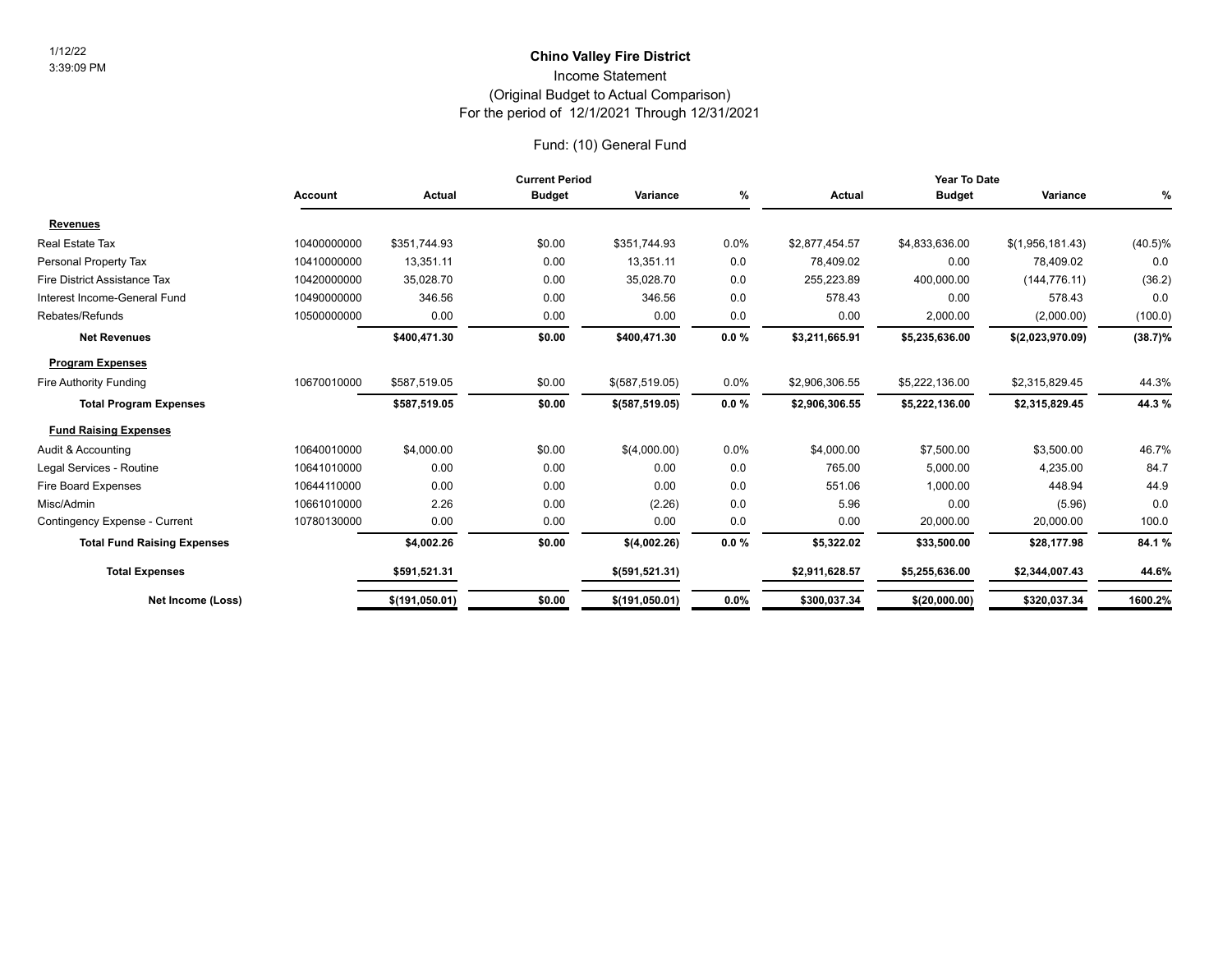#### 1/12/22 **Chino Valley Fire District**

Balance Sheet

As of 12/31/2021

#### Fund: (10) General Fund

**Assets**

| <b>Current Assets</b>                   |                                   |              |
|-----------------------------------------|-----------------------------------|--------------|
| Cash with Yavapai County                | \$504,068.55                      |              |
| <b>Taxes Receivable</b>                 | 134,851.50                        |              |
| <b>Total Current Assets</b>             |                                   | \$638,920.05 |
| <b>Total Assets</b>                     |                                   | \$638,920.05 |
|                                         | <b>Liabilities and Net Assets</b> |              |
| <b>Current Liabilities</b>              |                                   |              |
| Accounts Payable                        | \$270.00                          |              |
| Deferred Compensation (Prop Tax)        | 96,636.35                         |              |
| <b>Total Current Liabilities</b>        |                                   | \$96,906.35  |
| <b>Total Liabilities</b>                |                                   | \$96,906.35  |
| <b>Net Assets</b>                       |                                   |              |
| <b>Fund Balance</b>                     | \$241,976.93                      |              |
| <b>Current Year Net Assets</b>          | 300,037.34                        |              |
| <b>Total Net Assets</b>                 |                                   | 542,014.27   |
| <b>Total Liabilities and Net Assets</b> |                                   | \$638,920.62 |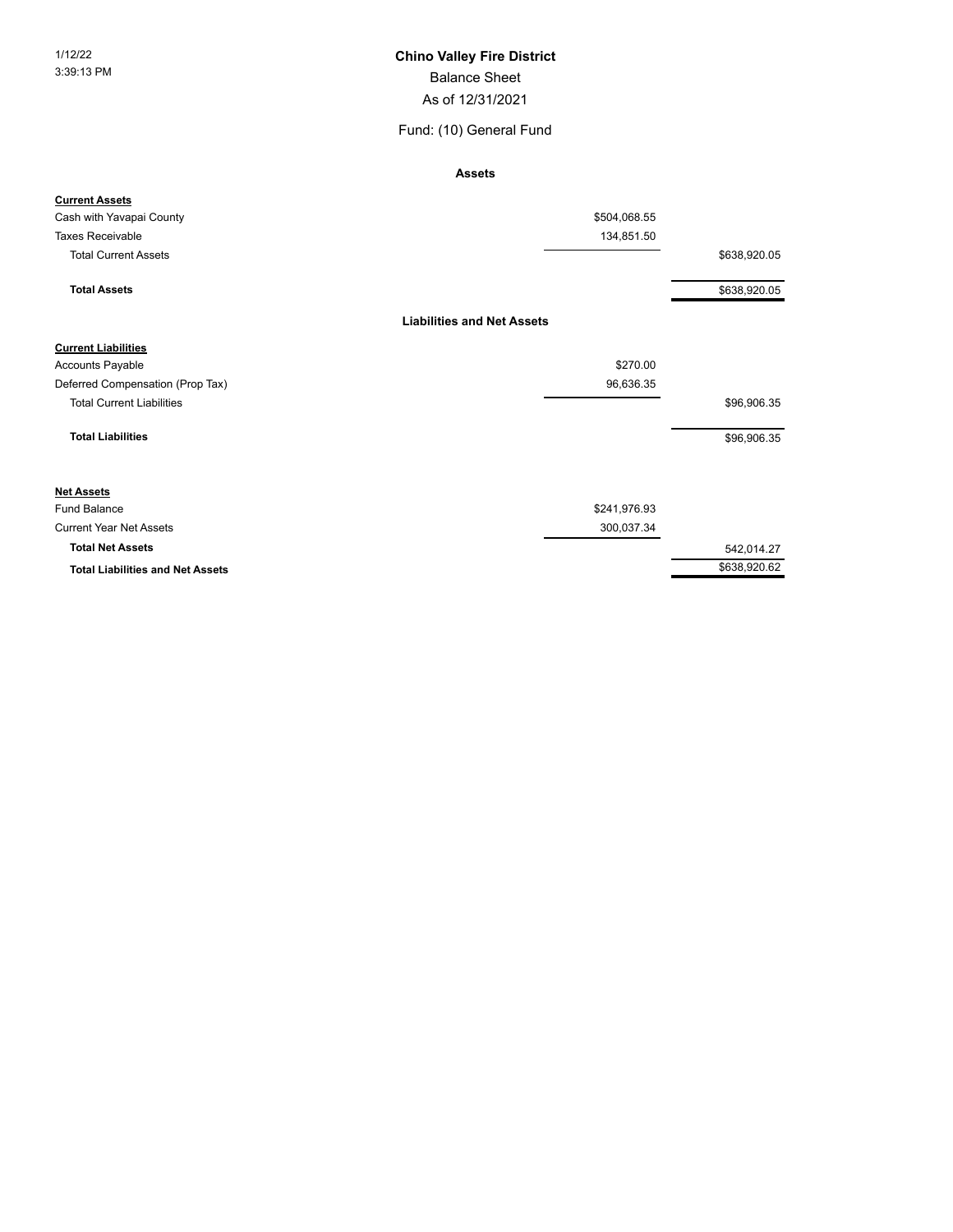1/12/22 3:39:17 PM

#### **Chino Valley Fire District**

### GL Account Ledger - Detail By Period

12/1/2021 through 12/31/2021

| <b>Batch</b>    | Journal   | Entry# | <b>Date</b> | Job                             | <b>Document</b>   | <b>Description</b>                           | <b>Debits</b>            | <b>Credits</b> | <b>Balance</b> |
|-----------------|-----------|--------|-------------|---------------------------------|-------------------|----------------------------------------------|--------------------------|----------------|----------------|
| 10.1100.0.0.000 |           |        |             | <b>CASH WITH YAVAPAI COUNTY</b> |                   |                                              |                          |                | \$695,118.56   |
| 2225            | <b>CD</b> | 143895 | 12/27/21    |                                 | 706550035         | Henry & Horne LLP - Cash Disbursement HENHOR | $\overline{\phantom{a}}$ | 4,000.00       | 691,118.56     |
| 2223            | GJ        | 143892 | 12/31/21    |                                 | Cash With Yav Cty | Fire Authority Funding December 2021         |                          | 587,519.05     | 103,599.51     |
| 2226            | GJ        | 143897 | 12/31/21    |                                 | Cash With Yav Cty | GF Tax & Interest Revenue Dec 2021           | 400,471.30               |                | 504,070.81     |
| 2227            | GJ        | 143903 | 12/31/21    |                                 | Cash With Yav Cty | Interest Paid-Tax Roll Corrections 12.21     |                          | 2.26           | 504,068.55     |
|                 |           |        |             |                                 |                   | <b>CASH WITH YAVAPAI COUNTY TOTALS:</b>      | \$400,471.30             | \$591,521.31   | \$504,068.55   |
|                 |           |        |             |                                 |                   |                                              |                          |                |                |
|                 |           |        |             |                                 |                   | <b>TOTAL OF LEDGER:</b>                      | \$400,471.30             | \$591,521.31   | \$504,068.55   |

Page: 1